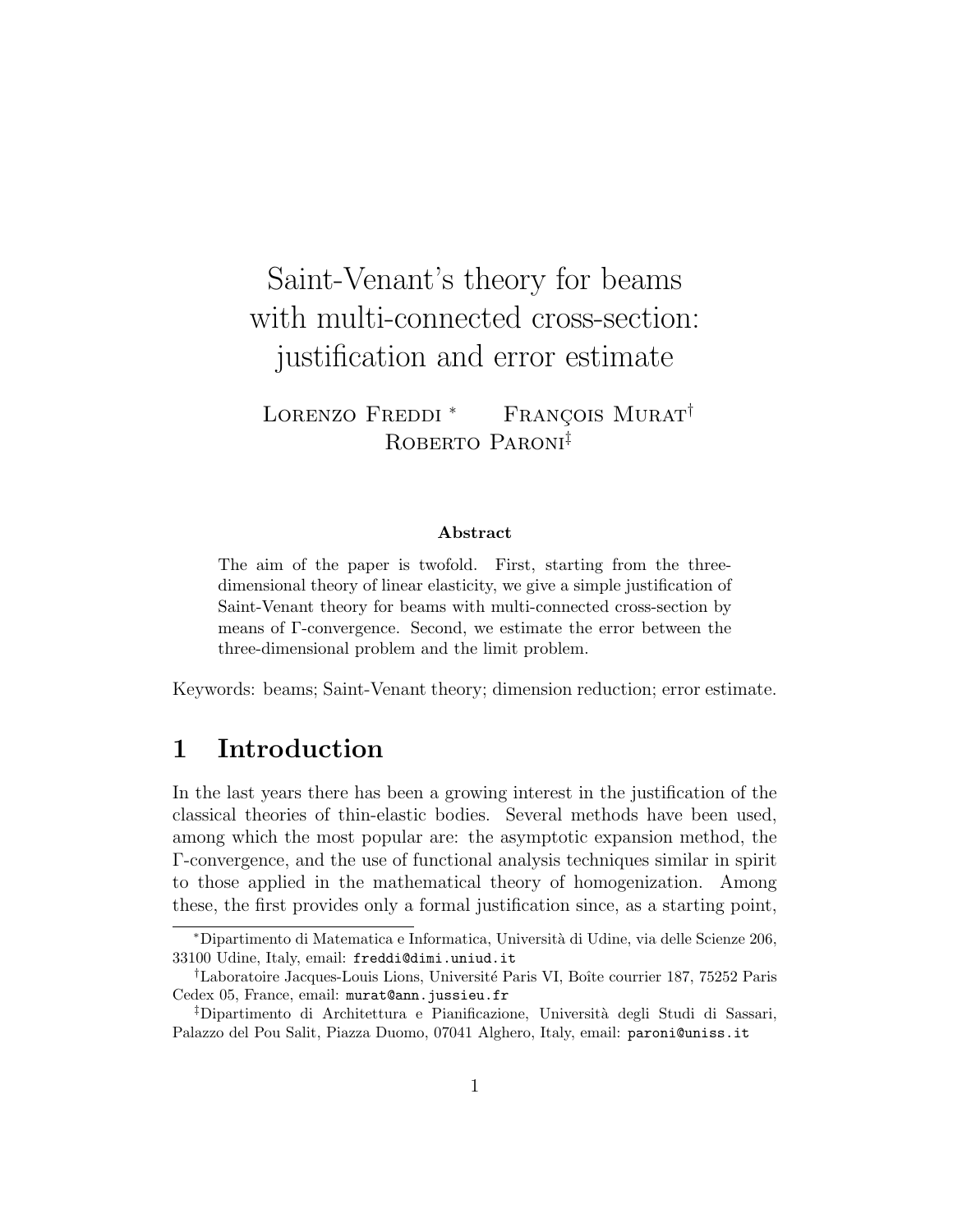it assumes the existence of a power series expansion of the unknowns in terms of the parameters which identify the small scales.

The justification by means of Γ-convergence of St. Venant beam's theory has been given for the first time by Anzellotti, Baldo and Percivale [1]. These authors limited themselves to consider circular cross sections, while the case of a general simply-connected cross section has been considered by Percivale [16]. Since then, several extensions have been given. In particular we mention the works by Mora and Muller [12], [13] where the starting point is non-linear elasticity instead of linear elasticity, and the studies of Freddi, Morassi and Paroni [4], [5] on thin-walled beams.

The method based on functional analysis techniques has been used by Le Dret [10] to justify the theory of rods. In this paper the author does not only study the convergence of the displacements but also of the stresses. The cross section is again assumed simply-connected and the material is homogeneous and isotropic. The extension to fully anisotropic inhomogeneous materials has been given by Murat and Sili [14], [15]. The method has been used also by the authors [6] to study anisotropic, inhomogeneous, thin-walled beams with rectangular cross-section.

In this paper we use the theory of Γ-convergence to give a rigorous justification of the linear theory of elastic beams with multi-connected cross-section which, to the best of our knowledge, has been done only through the formal asymptotic method (see for instance the paper by Trabucho and Viano [17]).

The key result which allows us to handle multi-connected cross-sections is contained in Theorem 3.3. The corresponding step in the simply-connected case is easily achieved thanks to an application of Poincaré's lemma, see [3]. Successively, we give an estimate of the error between the solutions to the three-dimensional problem and to the limit problem. This, to our knowledge, is the first rigorous error estimate of a dimension reduction problem given within the framework of Γ-convergence. Our estimate is in agreement with those obtained, in different frameworks, by Irago and Viaño,  $|8|$ , and by Monneau, Murat, and Sili, [11].

We limit ourselves to the case of homogeneous and isotropic bodies to keep notation and proofs as simple as possible, even if the same proof holds for more general symmetries of the body. Moreover, even if we have chosen here to use the Γ-convergence method, we could have worked on the weak (variational) form of the problem; using the same tools, we would have obtained the same results.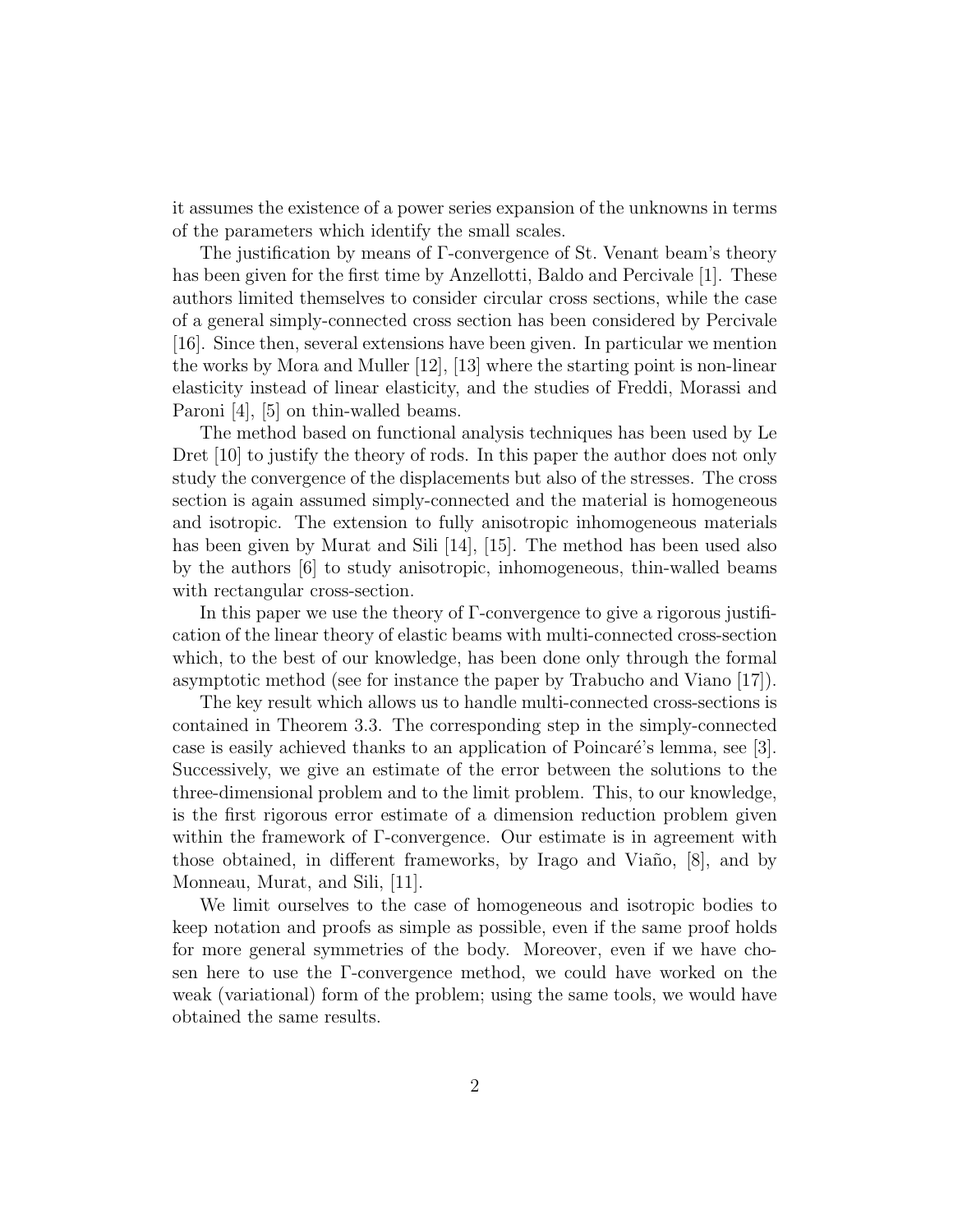Unless otherwise stated, we use the Einstein summation convention and we index vector and tensor components as follows: Greek indices  $\alpha$ ,  $\beta$  take values in the set  $\{1,2\}$  and Latin indices i, j in the set  $\{1,2,3\}$ . Convergence in the norm will be denoted by  $\rightarrow$  while weak convergence will be denoted by  $\rightarrow$ . With a little, but harmless, abuse of notation, we shall call "sequences" families with index a continuous parameter  $\varepsilon$  which, throughout the paper, will be assumed to belong to the interval  $(0, 1]$ .

## 2 The 3-dimensional problem

Let  $\omega = \omega_0 \setminus \bigcup_{i=1}^I \overline{\omega_i} \subset \mathbb{R}^2$ , where  $\omega_j$ , for  $j = 0, 1, \ldots, I$ , are open, bounded, simply-connected sets with Lipschitz boundaries  $\gamma_j := \partial \omega_j$ . Moreover, we assume that  $\overline{\omega_i} \subset \omega_0$ , and  $\overline{\omega_i} \cap \overline{\omega_k} = \varnothing$  for  $i, k = 1, \ldots, I$ , with  $i \neq k$ . Thus  $\omega$ is a bounded, open, connected, possibly multi-connected set with a Lipschitz boundary, see Fig. 1. We assume that the coordinate axes are such that

$$
\int_{\omega} x_1 dx_1 dx_2 = \int_{\omega} x_2 dx_1 dx_2 = \int_{\omega} x_1 x_2 dx_1 dx_2 = 0.
$$
 (1)  
  

$$
\begin{array}{c}\n\textcircled{0} \\
\textcircled{0} \\
\textcircled{0} \\
\textcircled{0} \\
\textcircled{0} \\
\textcircled{0} \\
\textcircled{0} \\
\textcircled{0} \\
\textcircled{0} \\
\textcircled{0} \\
\textcircled{0} \\
\textcircled{0} \\
\textcircled{0} \\
\textcircled{0} \\
\textcircled{0} \\
\textcircled{0} \\
\textcircled{0} \\
\textcircled{0} \\
\textcircled{0} \\
\textcircled{0} \\
\textcircled{0} \\
\textcircled{0} \\
\textcircled{0} \\
\textcircled{0} \\
\textcircled{0} \\
\textcircled{0} \\
\textcircled{0} \\
\textcircled{0} \\
\textcircled{0} \\
\textcircled{0} \\
\textcircled{0} \\
\textcircled{0} \\
\textcircled{0} \\
\textcircled{0} \\
\textcircled{0} \\
\textcircled{0} \\
\textcircled{0} \\
\textcircled{0} \\
\textcircled{0} \\
\textcircled{0} \\
\textcircled{0} \\
\textcircled{0} \\
\textcircled{0} \\
\textcircled{0} \\
\textcircled{0} \\
\textcircled{0} \\
\textcircled{0} \\
\textcircled{0} \\
\textcircled{0} \\
\textcircled{0} \\
\textcircled{0} \\
\textcircled{0} \\
\textcircled{0} \\
\textcircled{0} \\
\textcircled{0} \\
\textcircled{0} \\
\textcircled{0} \\
\textcircled{0} \\
\textcircled{0} \\
\textcircled{0} \\
\textcircled{0} \\
\textcircled{0} \\
\textcircled{0} \\
\textcircled{0} \\
\textcircled{0} \\
\textcircled{0} \\
\textcircled{0} \\
\textcircled{0} \\
\textcircled{0} \\
\textcircled{0} \\
\textcircled{0} \\
\textcircled{0} \\
\textcircled{0} \\
\textcircled{0} \\
\textcircled{0} \\
\textcircled{0} \\
\textcircled{0} \\
\textcircled{0} \\
\textcircled{0} \\
\textcircled{0} \\
\textcircled{0} \\
\textcircled{0} \\
\textcircled{0} \\
\textcircled{0} \\
\textcircled{0} \\
\textcircled{
$$

Fig. 1. The cross-section of the beam with  $I = 4$ .

For  $\varepsilon \in (0, 1]$ , let  $\omega_{\varepsilon} := \varepsilon \omega$ , and for  $\ell > 0$ , let  $\Omega_{\varepsilon} := \omega_{\varepsilon} \times (0, \ell) \subset \mathbb{R}^3$ . Henceforth, we shall refer to  $\Omega_{\varepsilon}$  as the reference configuration occupied by a homogeneous, isotropic, linearly elastic body. We assume the body to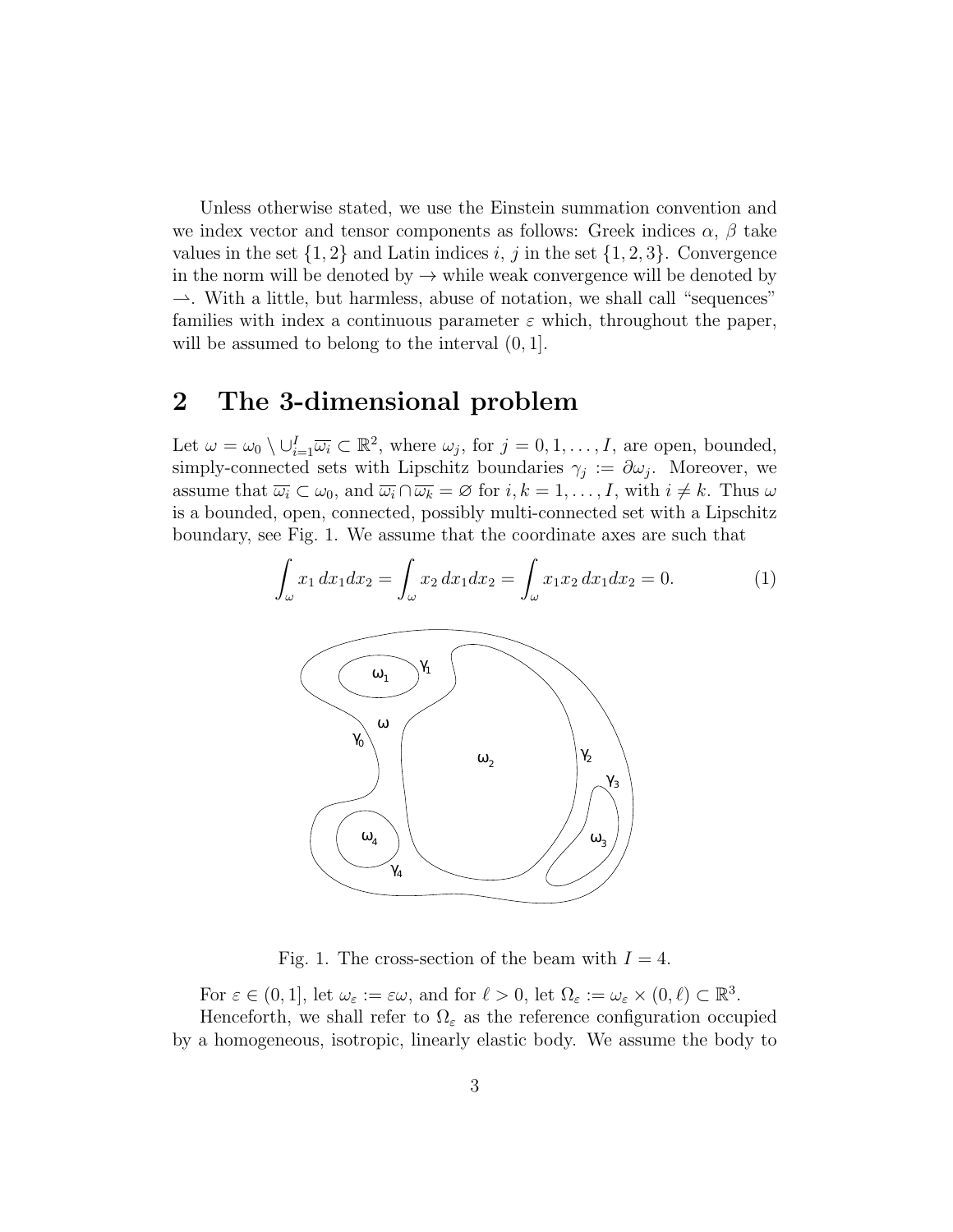be subject to body forces  $b^{\varepsilon} \in L^2(\Omega_{\varepsilon}; \mathbb{R}^3)$  and to have null displacement on  $\omega_{\varepsilon} \times \{x_3 = 0\}$ . Then, the displacement may be computed by minimizing the energy functional

$$
\mathcal{F}_{\varepsilon}(\tilde{u}) := \frac{1}{2} \int_{\Omega_{\varepsilon}} \mathbb{C} E \tilde{u} \cdot E \tilde{u} \, dx - \int_{\Omega_{\varepsilon}} b^{\varepsilon} \cdot \tilde{u} \, dx
$$

among all displacements  $\tilde{u} \in H^1_{dn}(\Omega_\varepsilon; \mathbb{R}^3)$ , where

$$
H^1_{dn}(\Omega_{\varepsilon}; \mathbb{R}^n) := \{ \tilde{v} \in H^1(\Omega_{\varepsilon}; \mathbb{R}^n) : \tilde{v} = 0 \text{ on } \omega_{\varepsilon} \times \{x_3 = 0\} \}.
$$

Above,  $E\tilde{u}$  denotes the strain of the displacement  $\tilde{u}$ , i.e.,

$$
E\tilde{u}(x) := \frac{D\tilde{u}(x) + D\tilde{u}^{\mathsf{T}}(x)}{2},
$$

and  $\mathbb C$  is the elasticity tensor, which in terms of the Lame's parameters may be written as

$$
\mathbb{C}A = 2\mu A + \lambda(\text{tr}A)I,
$$

for every symmetric matrix A, where I denotes the identity matrix and  $trA$ denotes the trace of A. We assume  $\mu > 0$  and  $\lambda \geq 0$  so to have, for every symmetric tensor A,

$$
\mathbb{C}A \cdot A \ge \mu |A|^2. \tag{2}
$$

As customary in dimension reduction problems we pass to a domain independent of  $\varepsilon$ . Let  $\Omega := \Omega_1$  and let  $p_{\varepsilon} : \Omega \to \Omega_{\varepsilon}$  be defined by  $p_{\varepsilon}(x) =$  $p_{\varepsilon}(x_1, x_2, x_3) = (\varepsilon x_1, \varepsilon x_2, x_3)$ . Following Ciarlet and Destuynder [2], we also change the name of the unknowns by setting

$$
(u_1, u_2, u_3) := (\varepsilon \tilde{u}_1, \varepsilon \tilde{u}_2, \tilde{u}_3) \circ p_{\varepsilon} : \Omega \to \mathbb{R}^3.
$$

We then have

$$
D\tilde{u} \circ p_{\varepsilon} = \left( \begin{array}{cc} \frac{1}{\varepsilon^2}D_{\alpha}u_{\beta} & \frac{1}{\varepsilon}D_3u_{\beta} \\ \frac{1}{\varepsilon}D_{\alpha}u_3 & D_3u_3 \end{array} \right) =: H^{\varepsilon}u
$$

where  $D_i$  denotes the partial derivatives with respect to  $x_i$ . We shall denote by

$$
E^{\varepsilon}u:=\frac{H^{\varepsilon}u+H^{\varepsilon}u^{\mathsf{T}}}{2},\quad W^{\varepsilon}u:=\frac{H^{\varepsilon}u-H^{\varepsilon}u^{\mathsf{T}}}{2},
$$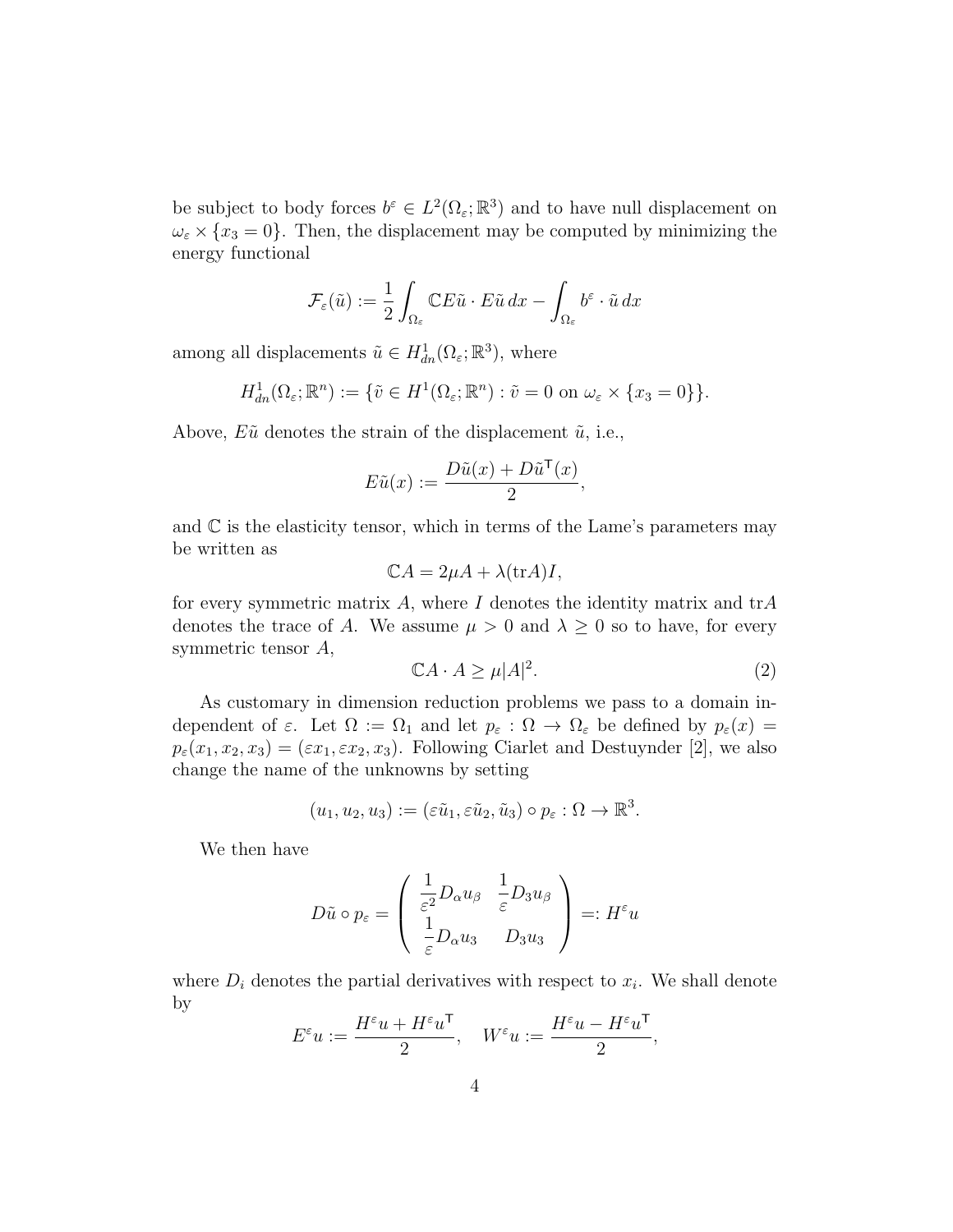the symmetric and the skew-symmetric part of  $H^{\varepsilon}u$ .

We consider loads of the form

$$
b_1^{\varepsilon} \circ p_{\varepsilon}(x) = \varepsilon b_1(x) - \frac{m(x_3)}{I_0} x_2, \quad b_2^{\varepsilon} \circ p_{\varepsilon}(x) = \varepsilon b_2(x) + \frac{m(x_3)}{I_0} x_1,
$$

$$
b_3^{\varepsilon} \circ p_{\varepsilon}(x) = b_3(x),
$$

with  $b \in L^2(\Omega; \mathbb{R}^3)$ ,  $m \in L^2(0, \ell)$ , and where  $I_0 := \int_{\omega} (x_1^2 + x_2^2) dx_1 dx_2$  denotes the polar moment of inertia of the section  $\omega$ . With this notation the energy rewrites as

$$
F_{\varepsilon}(u) := \frac{1}{\varepsilon^2} \mathcal{F}_{\varepsilon}\left((\frac{u_1}{\varepsilon}, \frac{u_2}{\varepsilon}, u_3) \circ p_{\varepsilon}^{-1}\right)
$$
  
=  $I_{\varepsilon}(u) - \int_{\Omega} b \cdot u \, dx - \int_0^{\ell} m \, \vartheta^{\varepsilon}(u) \, dx_3$ ,

where

$$
I_{\varepsilon}(u) := \frac{1}{2} \int_{\Omega} \mathbb{C} E^{\varepsilon} u \cdot E^{\varepsilon} u \, dx,\tag{3}
$$

and

$$
\vartheta^{\varepsilon}(u)(x_3) := \frac{1}{\varepsilon} \frac{1}{I_0} \int_{\omega} (x_1 u_2(x_1, x_2, u_3) - x_2 u_1(x_1, x_2, x_3)) dx_1 dx_2. \tag{4}
$$

The energy  $F_{\varepsilon}$  should be minimized over  $H^1_{dn}(\Omega;\mathbb{R}^3) := H^1_{dn}(\Omega_1;\mathbb{R}^3)$ .

# 3 Convergence of displacements

Throughout the section we consider a sequence  $\{u^{\varepsilon}\}\subset H_{dn}^1(\Omega;\mathbb{R}^3)$  such that

$$
\sup_{\varepsilon \in (0,1]} \|E^{\varepsilon} u^{\varepsilon}\|_{L^{2}(\Omega)} < +\infty.
$$
 (5)

Up to a subsequence, still denoted by  $\varepsilon$ , there exists an  $E \in L^2(\Omega;\mathbb{R}^{3\times3})$  such that

$$
E^{\varepsilon}u^{\varepsilon} \rightharpoonup E \text{ in } L^{2}(\Omega; \mathbb{R}^{3 \times 3}).
$$

We start by studying the convergence of the displacements.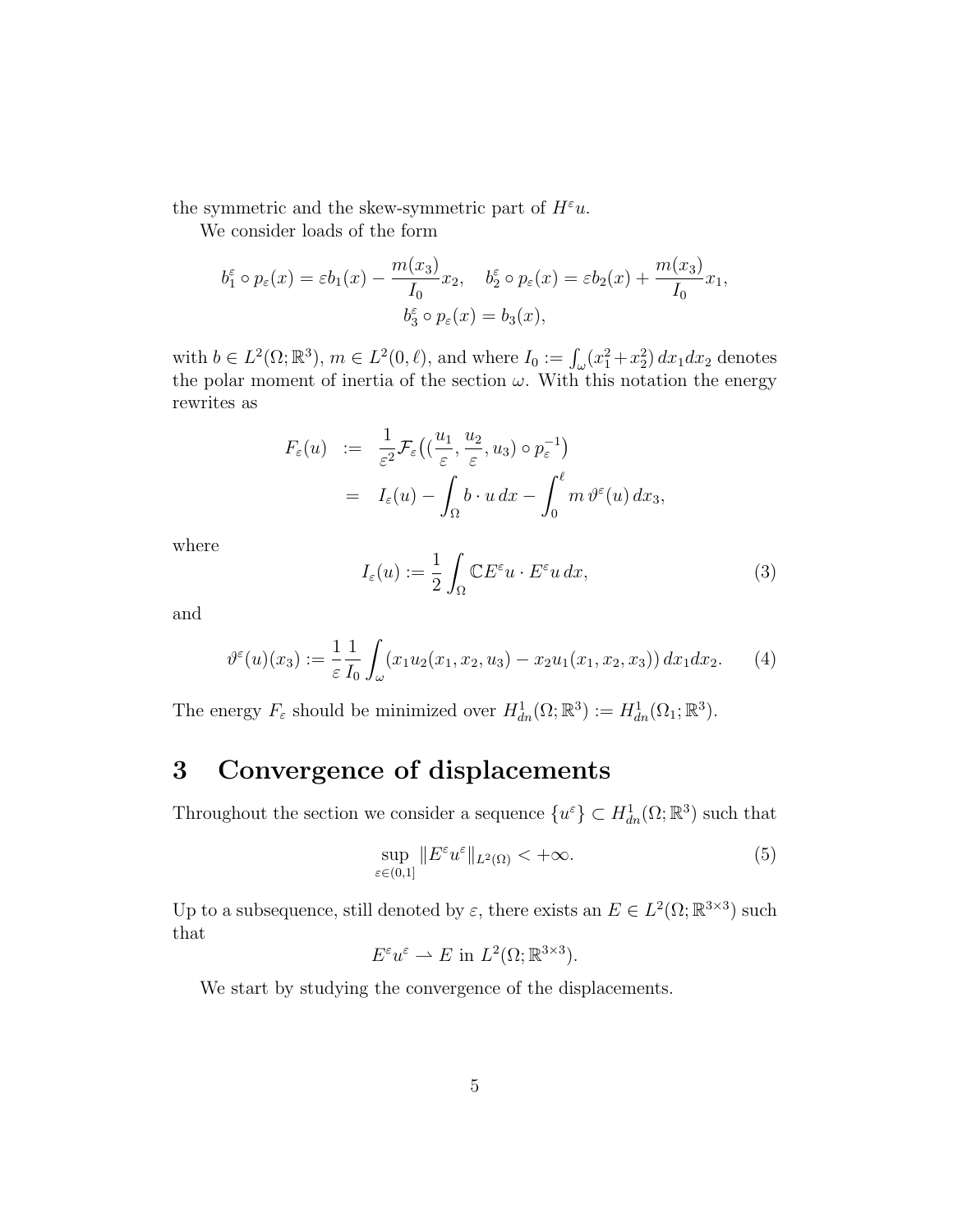**Theorem 3.1** There exist a subsequence of  $\{u^{\varepsilon}\}\$ , not relabeled, and a function

$$
u^{0} \in H_{BN}(\Omega; \mathbb{R}^{3}) := \{ v \in H_{dn}^{1}(\Omega; \mathbb{R}^{3}) : (Ev)_{i\alpha} = 0, \ i = 1, 2, 3, \alpha = 1, 2 \},
$$

such that

$$
u^{\varepsilon} \rightharpoonup u^0 \text{ in } H^1(\Omega; \mathbb{R}^3). \tag{6}
$$

Moreover

$$
E_{33} = D_3 u_3^0.
$$

**PROOF.** Since  $|E^{\varepsilon}u^{\varepsilon}| \geq |Eu^{\varepsilon}|$  it follows, from (5), that  $Eu^{\varepsilon}$  is uniformly bounded in  $L^2(\Omega;\mathbb{R}^{3\times3})$  and, by Korn's inequality, that  $u^{\varepsilon}$  is uniformly bounded in  $H^1(\Omega;\mathbb{R}^3)$ . Hence, there exist a  $u^0 \in H^1_{dn}(\Omega;\mathbb{R}^3)$  and a subsequence such that  $u^{\varepsilon} \to u^0$  in  $H^1(\Omega;\mathbb{R}^3)$ . From the definition of  $E^{\varepsilon}$  we have that  $|(E^{\varepsilon}u^{\varepsilon})_{i\alpha}| \geq \frac{1}{\varepsilon}|(Eu^{\varepsilon})_{i\alpha}|$ , thus, using (5) we deduce that  $C\varepsilon \geq$  $||(Eu^{\varepsilon})_{i\alpha}||_{L^{2}(\Omega)}$  and consequently  $(Eu^{0})_{i\alpha}=0$ . Hence  $u^{0}\in H_{BN}(\Omega;\mathbb{R}^{3})$ . The last part of the statement follows by noticing that  $(E^{\varepsilon}u^{\varepsilon})_{33} = D_3u_3^{\varepsilon}$  $\Box$ 

The set  $H_{BN}(\Omega;\mathbb{R}^3)$  is the space of Bernoulli-Navier displacements on  $\Omega$ , and it can be characterized also as (see, for instance, Le Dret [9])

$$
H_{BN}(\Omega; \mathbb{R}^3) = \{ v \in H_{dn}^1(\Omega; \mathbb{R}^3) : \exists \xi_{\alpha} \in H_{dn}^2(0, \ell), \exists \xi_{3} \in H_{dn}^1(0, \ell) \}
$$
  
such that  $v_{\alpha}(x) = \xi_{\alpha}(x_3), v_{3}(x) = \xi_{3}(x_3) - x_{\alpha} \xi'_{\alpha}(x_3) \}.$  (7)

The characterization of the twist of the cross section will be much more involved. We start by stating a Korn's type inequality.

**Theorem 3.2** There exists a constant  $C_K > 0$  such that

$$
\int_{\Omega} |\varepsilon H^{\varepsilon} v|^2 dx \le C_K \int_{\Omega} |E^{\varepsilon} v|^2 dx,
$$
\n(8)

for every  $v \in H^1_{dn}(\Omega; \mathbb{R}^3)$  and every  $0 < \varepsilon \leq 1$ .

PROOF. This follows immediately by a result of Anzellotti et al. [1]. Indeed these authors have proven that there exists a constant  $C_K > 0$  such that

$$
\int_{\Omega_{\varepsilon}} |D\tilde{v}|^2 dx \le \frac{C_K}{\varepsilon^2} \int_{\Omega_{\varepsilon}} |E\tilde{v}|^2 dx,
$$
\n(9)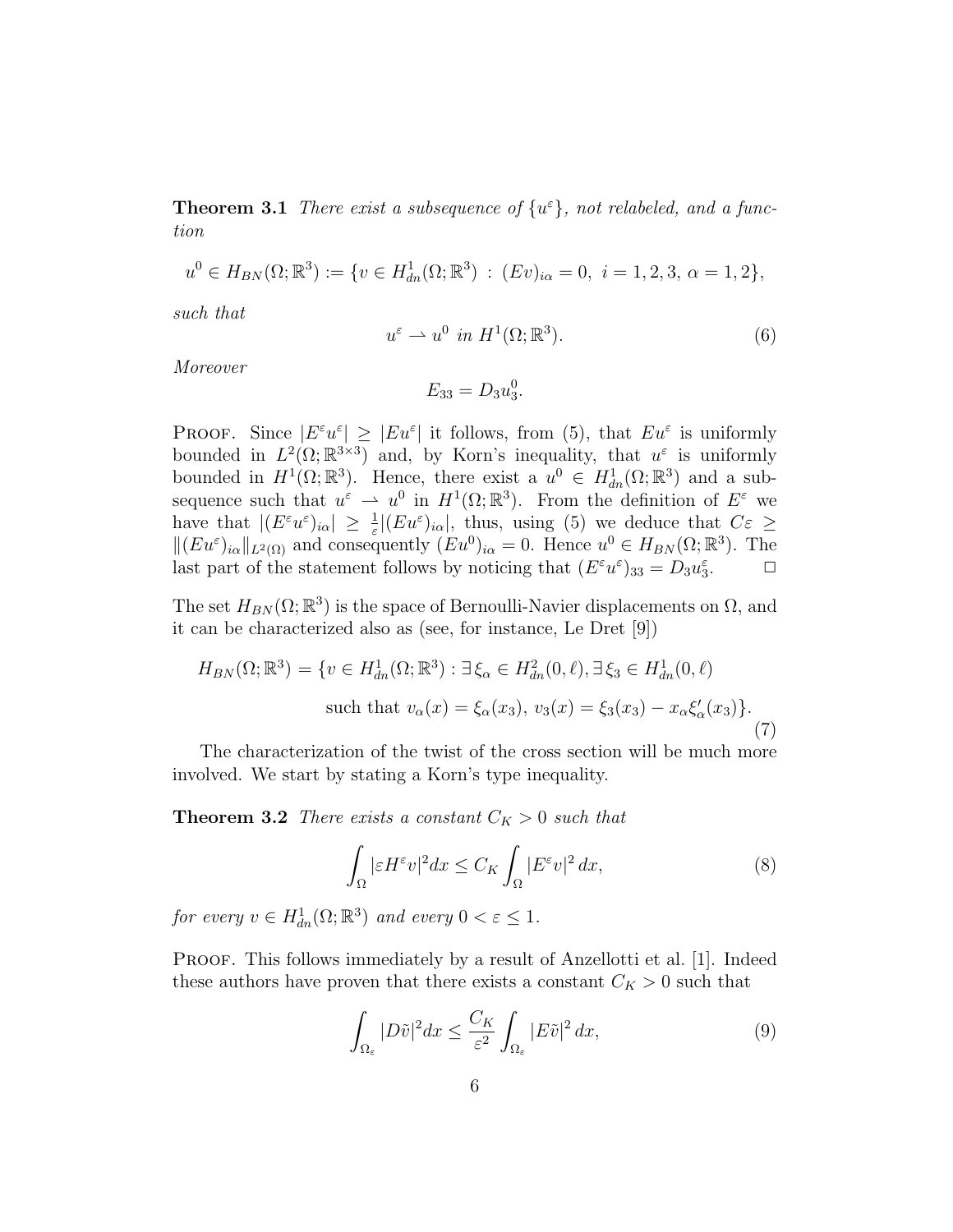for every  $\tilde{v} \in H^1_{dn}(\Omega_\varepsilon; \mathbb{R}^3)$  and every  $0 < \varepsilon \leq 1$ . Rescaling this inequality to  $\Omega$  we deduce the claim.

In the next Lemma we characterize the limit of the sequence  $\{\varepsilon H^{\varepsilon}u^{\varepsilon}\}$ and, in doing so, we introduce the twist angle,  $\vartheta$ , of the cross-section.

**Lemma 3.1** Let  $u^0$  be as in Theorem 3.1. There exist a subsequence of  $\{u^{\varepsilon}\},$ not relabeled, and a function  $\vartheta \in L^2(\Omega)$  such that

$$
\varepsilon H^{\varepsilon} u^{\varepsilon} \rightharpoonup \begin{pmatrix} 0 & -\vartheta & D_3 u_1^0 \\ \vartheta & 0 & D_3 u_2^0 \\ -D_3 u_1^0 & -D_3 u_2^0 & 0 \end{pmatrix} \text{ in } L^2(\Omega; \mathbb{R}^{3 \times 3}). \tag{10}
$$

**PROOF.** From (5) and Theorem 3.2 we deduce that the sequence  $\epsilon H^{\epsilon}u^{\epsilon}$  is bounded in  $L^2(\Omega;\mathbb{R}^{3\times3})$  so that, up to subsequences, it weakly converges in  $L^2(\Omega;\mathbb{R}^{3\times3})$  to a matrix  $H \in L^2(\Omega;\mathbb{R}^{3\times3})$ . Since, from (5),  $\varepsilon E^{\varepsilon}u^{\varepsilon} \to 0$  in  $L^2(\Omega;\mathbb{R}^{3\times3})$ , we have  $\varepsilon W^{\varepsilon}u^{\varepsilon} \rightharpoonup H$  in  $L^2(\Omega;\mathbb{R}^{3\times3})$ . In particular, H is, almost everywhere, a skew-symmetric matrix. Since  $\varepsilon(H^{\varepsilon}u^{\varepsilon})_{\alpha 3} = D_3 u^{\varepsilon}_{\alpha}$ , we deduce that  $(H)_{\alpha 3} = D_3 u_{\alpha}^0$ . We conclude the proof by denoting  $(H)_{12} := -\vartheta$ .  $\Box$ 

The next lemma shows that  $\vartheta$  is a function of  $x_3$  only, and is more regular than a square integrable function. Hereafter we denote by

$$
x^{\mathsf{R}} := (-x_2, x_1).
$$

Lemma 3.2 With the notation introduced in (4) and in Lemma 3.1, we have that  $\vartheta$  does not depend on  $x_1$  and  $x_2$ , and

- 1.  $\exists C > 0 : ||\vartheta^{\varepsilon}(u^{\varepsilon})||_{L^{2}(0,\ell)} \leq C ||E^{\varepsilon}u^{\varepsilon}||_{L^{2}(\Omega)} \quad \forall \varepsilon \in (0,1];$
- 2.  $\vartheta^{\varepsilon}(u^{\varepsilon}) \rightharpoonup \vartheta \quad in \; L^2(0,\ell);$
- 3.  $\vartheta \in H^1_{dn}(0, \ell) := \{ \psi \in H^1(0, \ell) : \psi(0) = 0 \}.$

**PROOF.** From Theorem 3.1 and the definition of  $H^{\varepsilon}(u^{\varepsilon})$  we have that

$$
\frac{1}{\varepsilon}(D_{\alpha}u_{\beta}^{\varepsilon}) \rightharpoonup \begin{pmatrix} 0 & -\vartheta \\ \vartheta & 0 \end{pmatrix} \text{ in } L^{2}(\Omega; \mathbb{R}^{2 \times 2}).
$$
\n(11)

Set

$$
w_{\beta}^{\varepsilon}(x_3) := \frac{u_{\beta}^{\varepsilon}}{\varepsilon}(\cdot, \cdot, x_3) - \frac{1}{|\omega|} \int_{\omega} \frac{u_{\beta}^{\varepsilon}}{\varepsilon}(x_1, x_2, x_3) dx_1 dx_2.
$$
 (12)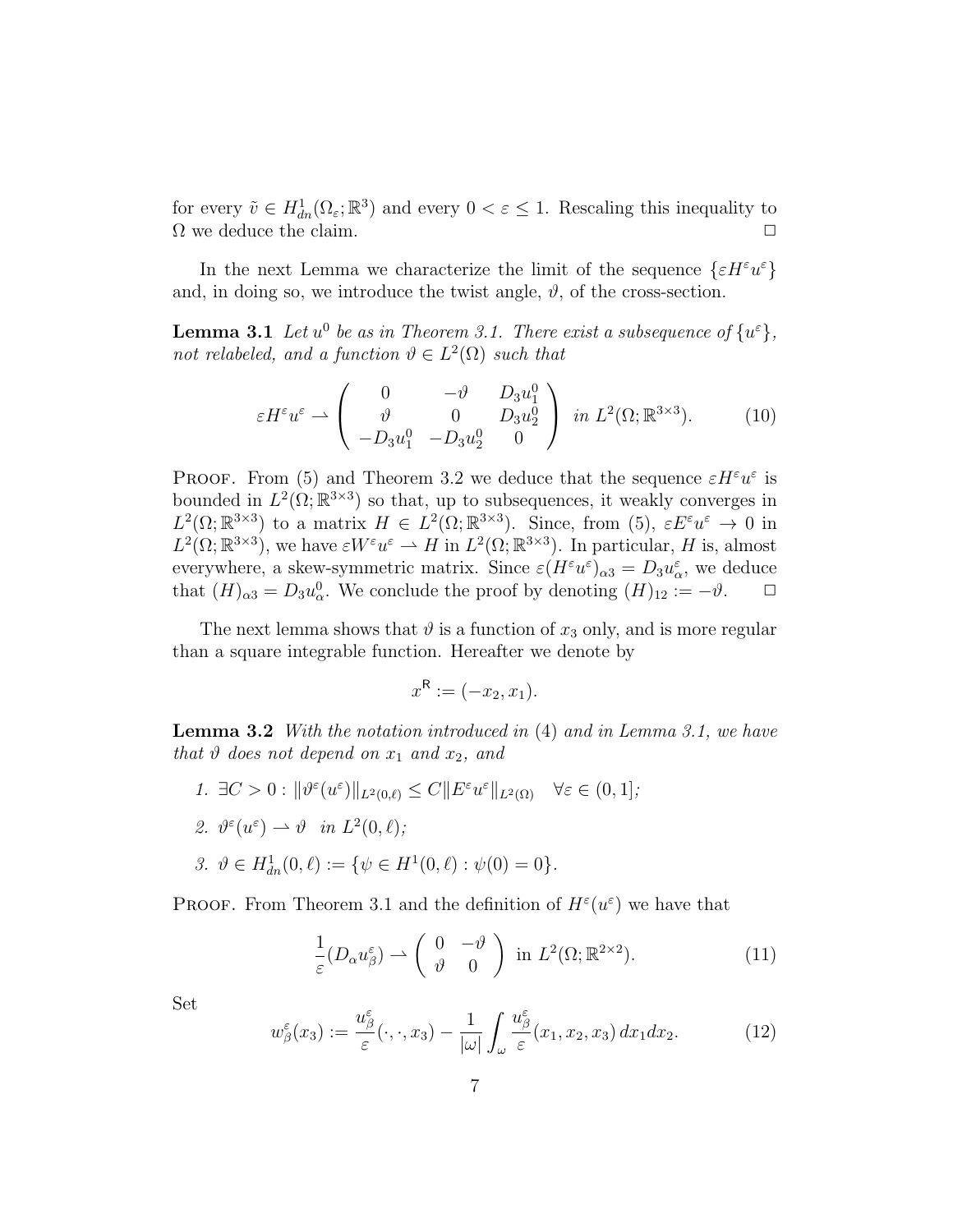By Poincare's inequality and Lemma 3.2, we have

$$
||w^{\varepsilon}||_{L^{2}(0,\ell;L^{2}(\omega))}^{2} \leq \sum_{\alpha,\beta=1}^{2} ||\frac{1}{\varepsilon}D_{\alpha}u^{\varepsilon}_{\beta}||_{L^{2}(\Omega)}^{2} \leq C||\varepsilon H^{\varepsilon}u^{\varepsilon}||_{L^{2}(\Omega)}^{2} \leq C||E^{\varepsilon}u^{\varepsilon}||_{L^{2}(\Omega)}^{2},
$$
\n(13)

and hence  $w^{\varepsilon}_{\beta}$  is a bounded sequence in  $L^2(0,\ell;H^1(\omega))$ . Thus up to a subsequence, not relabeled, we have that

$$
w_{\beta}^{\varepsilon} \rightharpoonup w_{\beta} \text{ in } L^{2}(0, \ell; H^{1}(\omega)), \tag{14}
$$

for some  $w_{\beta} \in L^2(0, \ell; H^1(\omega))$ . Since  $D_{\alpha}w_{\beta}^{\varepsilon} = 1/\varepsilon D_{\alpha}u_{\beta}^{\varepsilon}$  we have, by (11), that

$$
(D_{\alpha}w_{\beta})=\left(\begin{array}{cc}D_1w_1 & D_2w_1 \ D_1w_2 & D_2w_2\end{array}\right)=\left(\begin{array}{cc}0 & -\vartheta \\ \vartheta & 0\end{array}\right).
$$

From two of these equations we deduce that  $w_1$ , respectively  $w_2$ , does not depend on  $x_1$ , respectively on  $x_2$ , and from the remaining two equations we find that  $\vartheta = \vartheta(x_3)$ . Also, by integration, we find

$$
w(x_3)(x_1, x_2) = a(x_3) + x^R \vartheta(x_3), \tag{15}
$$

where we denoted by  $w = (w_1, w_2)$ , and where  $a \in L^2(0, \ell)$ .

Since the axes have origin in the center of mass, see (1), we may rewrite  $\vartheta^{\varepsilon}(u^{\varepsilon}),$  see (4), as

$$
\vartheta^{\varepsilon}(u^{\varepsilon}) = \frac{1}{\varepsilon} \frac{1}{I_0} \int_{\omega} (x_1 u_2^{\varepsilon} - x_2 u_1^{\varepsilon}) dx_1 dx_2 = \frac{1}{I_0} \int_{\omega} x^{\mathsf{R}} \cdot w^{\varepsilon} dx_1 dx_2,
$$

and

$$
\vartheta = \frac{1}{I_0} \int_{\omega} x^{\mathsf{R}} \cdot x^{\mathsf{R}} \vartheta \, dx_1 dx_2 = \frac{1}{I_0} \int_{\omega} x^{\mathsf{R}} \cdot w \, dx_1 dx_2.
$$

Thus, from  $(13)$  we deduce item 1., and from  $(14)$  we deduce item 2. of the Lemma.

We now prove item 3. Let  $\psi \in C_0^{\infty}(\omega)$  be such that

$$
\int_{\omega} \psi \, dx_1 dx_2 = \frac{I_0}{2},
$$

and set

$$
\tilde{\vartheta}^{\varepsilon} := \frac{1}{I_0} \int_{\omega} \operatorname{curl} \psi \cdot w^{\varepsilon} \, dx_1 dx_2,
$$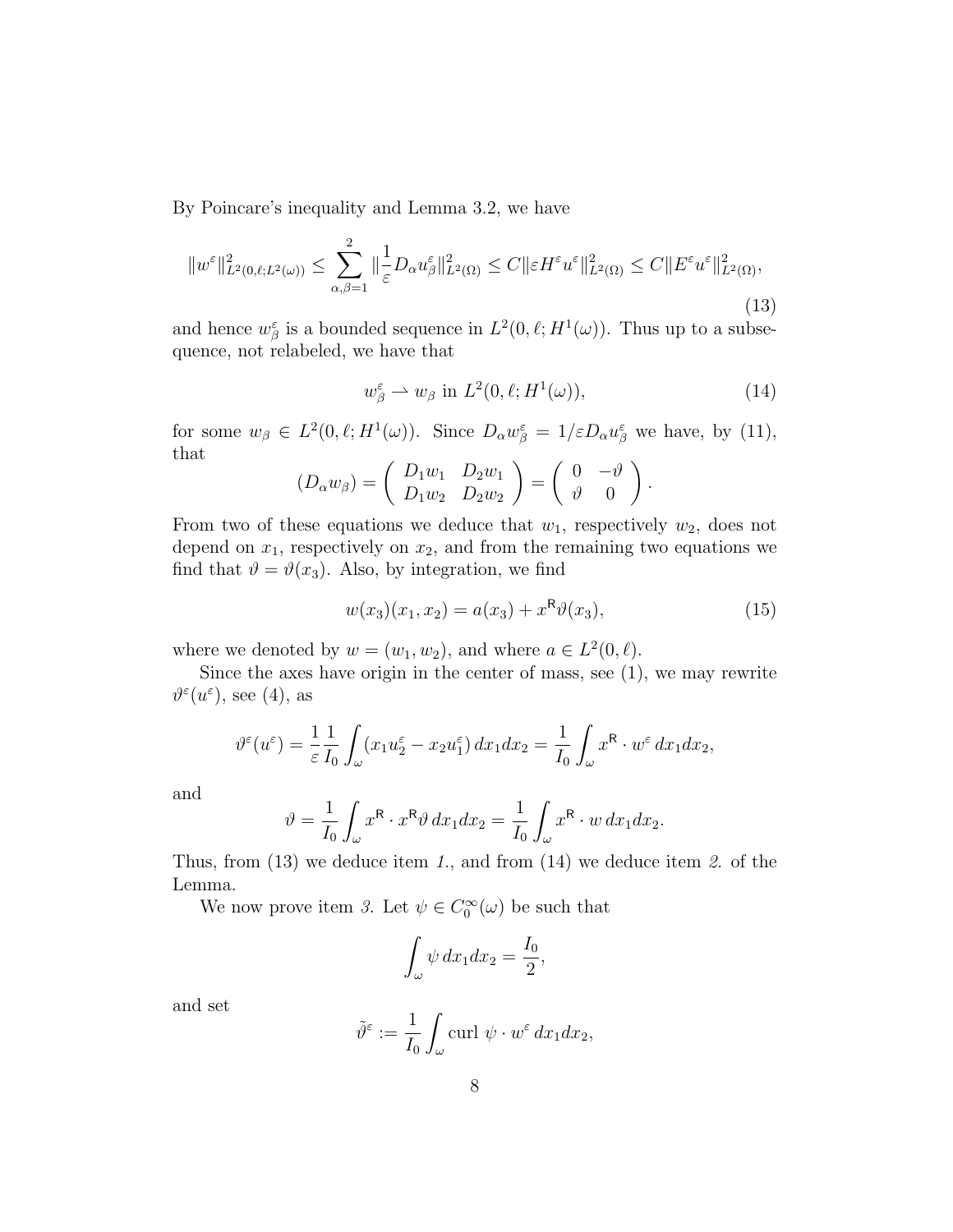where

$$
\operatorname{curl} \psi := (D_2\psi, -D_1\psi).
$$

Then, from (11) we deduce that

$$
\tilde{\vartheta}^{\varepsilon} \rightharpoonup \frac{1}{I_0} \int_{\omega} \text{curl } \psi \cdot w \, dx_1 dx_2 \text{ in } L^2(0, \ell).
$$

But

$$
\int_{\omega} \text{curl } \psi \cdot w \, dx_1 dx_2 = a \int_{\omega} \text{curl } \psi \, dx_1 dx_2 + \vartheta \int_{\omega} \text{curl } \psi \cdot x^{\mathsf{R}} \, dx_1 dx_2
$$

$$
= -\vartheta \int_{\omega} D_{\beta} \psi \, x_{\beta} \, dx_1 dx_2 = \vartheta \int_{\omega} \psi D_{\beta} x_{\beta} \, dx_1 dx_2
$$

$$
= 2\vartheta \int_{\omega} \psi \, dx_1 dx_2 = \vartheta.
$$

Thus  $\tilde{\vartheta}^{\varepsilon} \rightharpoonup \vartheta$  in  $L^2(0,\ell)$ . Since

$$
\int_{\omega} \operatorname{curl} \psi \cdot (D_1 u_3^{\varepsilon}, D_2 u_3^{\varepsilon}) dx_1 dx_2 = \int_{\partial \omega} u_3^{\varepsilon} \operatorname{curl} \psi \cdot n ds - \int_{\omega} u_3^{\varepsilon} \operatorname{div} \operatorname{curl} \psi dx_1 dx_2 = 0,
$$

we have that

$$
D_3 \tilde{\vartheta}^{\varepsilon} = \frac{1}{I_0} \int_{\omega} \text{curl } \psi \cdot D_3 w^{\varepsilon} dx_1 dx_2
$$
  
\n
$$
= \frac{1}{I_0} \int_{\omega} \text{curl } \psi \cdot \left( \frac{D_3(u_1^{\varepsilon}, u_2^{\varepsilon})}{\varepsilon} - \frac{1}{|\omega|} \int_{\omega} \frac{D_3(u_1^{\varepsilon}, u_2^{\varepsilon})}{\varepsilon} dx_1 dx_2 \right) dx_1 dx_2
$$
  
\n
$$
= \frac{1}{I_0} \int_{\omega} \text{curl } \psi \cdot \frac{D_3(u_1^{\varepsilon}, u_2^{\varepsilon})}{\varepsilon} dx_1 dx_2
$$
  
\n
$$
= \frac{1}{I_0} \int_{\omega} \text{curl } \psi \cdot \left( \frac{D_3(u_1^{\varepsilon}, u_2^{\varepsilon})}{\varepsilon} + \frac{(D_1 u_3^{\varepsilon}, D_2 u_3^{\varepsilon})}{\varepsilon} \right) dx_1 dx_2
$$
  
\n
$$
= \frac{2}{I_0} \int_{\omega} (\text{curl } \psi)_{\alpha} (E^{\varepsilon} u^{\varepsilon})_{\alpha 3} dx_1 dx_2,
$$

and hence  $\tilde{\theta}^{\varepsilon}$  is bounded in  $H^1(0,\ell)$ . Thus  $\tilde{\theta}^{\varepsilon} \in H^1_{dn}(0,\ell)$  and  $\tilde{\theta}^{\varepsilon} \to \theta$  in  $H^1(0, \ell)$ . This convergence implies item 3. of the Lemma.  $\Box$ 

We now establish the relation between the twist angle  $\vartheta$  and the limit strain E.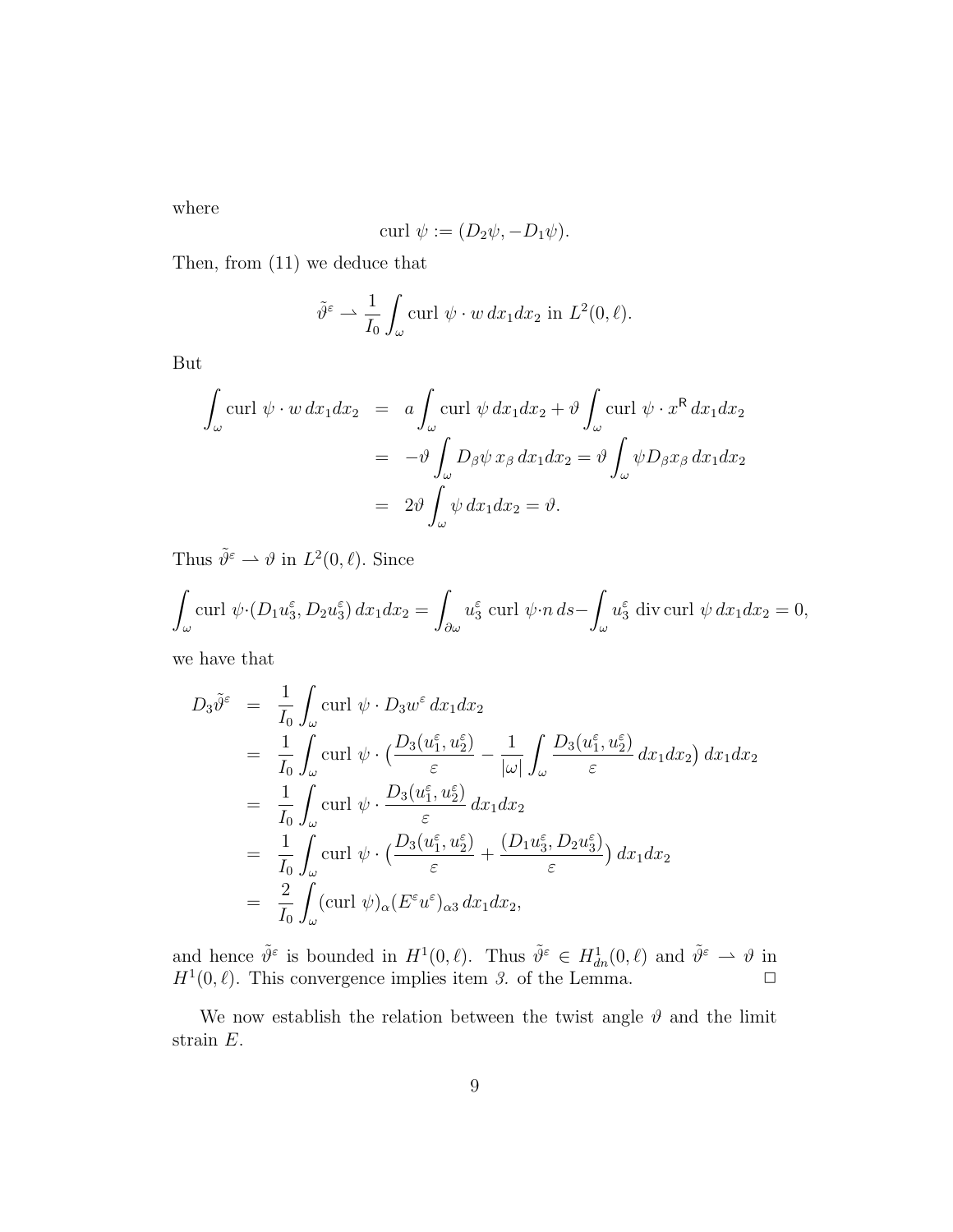**Theorem 3.3** There exists a function  $z \in H^{-1}(0, \ell; L^2(\omega))$  such that

$$
D_{\alpha}z = 2E_{\alpha 3} - (x^R)_{\alpha}D_3\vartheta \text{ for } \alpha = 1, 2,
$$

and  $\langle z, \varphi \rangle$  has null average on  $\omega$  for every  $\varphi \in \mathcal{D}(0, \ell)$ .

PROOF. Throughout the proof we shall denote the average on  $\omega$  by

$$
[\cdot] := \frac{1}{|\omega|} \int_{\omega} \cdot dx_1 dx_2,
$$

and we shall use the notation and some of the results contained in the proof of Lemma 3.2. With the notation of the average just introduced we can rewrite, see (12),  $w_{\beta}^{\varepsilon} = u_{\beta}^{\varepsilon}/\varepsilon - [u_{\beta}^{\varepsilon}/\varepsilon]$ . Define

$$
p^{\varepsilon} := \frac{1}{\varepsilon} \big( u_3^{\varepsilon} - [u_3^{\varepsilon}] + D_3[u_{\beta}^{\varepsilon}]x_{\beta} \big),
$$

and note that

$$
D_{\alpha}p^{\varepsilon} = 2(E^{\varepsilon}u^{\varepsilon})_{\alpha 3} - D_{3}w^{\varepsilon}_{\alpha}.
$$
\n(16)

Let  $\psi \in C^{\infty}(0, \ell)$  be such that  $0 \leq \psi \leq 1$ ,  $\psi = 0$  on  $(0, \ell/3)$ , and  $\psi = 1$  on  $(2\ell/3, \ell)$ , and let

$$
p_{\psi}^{\varepsilon}(x_1, x_2, x_3) := \int_0^{x_3} p^{\varepsilon}(x_1, x_2, s) \psi(s) ds.
$$

Since

$$
D_{\alpha}p_{\psi}^{\varepsilon}(x_1, x_2, x_3) = \int_0^{x_3} D_{\alpha}p^{\varepsilon}(x_1, x_2, s)\psi(s) ds = -w_{\alpha}^{\varepsilon}(x_1, x_2, x_3)\psi(x_3)
$$
  
+ 
$$
\int_0^{x_3} 2(E^{\varepsilon}u^{\varepsilon})_{\alpha 3}(x_1, x_2, s)\psi(s) + w_{\alpha}^{\varepsilon}(x_1, x_2, s)D_3\psi(s) ds,
$$

we have that

$$
||D_{\alpha}p_{\psi}^{\varepsilon}||_{L^{2}(\Omega)}^{2} \leq C_{\psi} (||w_{\alpha}^{\varepsilon}||_{L^{2}(\Omega)}^{2} + ||(E^{\varepsilon}u^{\varepsilon})_{\alpha3}||_{L^{2}(\Omega)}^{2})
$$

and so, by (14) and (5),  $(D_{\alpha}p_{\psi}^{\varepsilon})$  is a bounded sequence in  $L^{2}(\Omega;\mathbb{R}^{2})$ . Since  $[p^{\varepsilon}_{\psi}] = 0$ , from Poincare's inequality we find that

$$
||p_{\psi}^{\varepsilon}||_{L^{2}(\omega)}^{2} \leq C \sum_{\alpha=1}^{2} ||D_{\alpha}p_{\psi}^{\varepsilon}||_{L^{2}(\omega)}^{2},
$$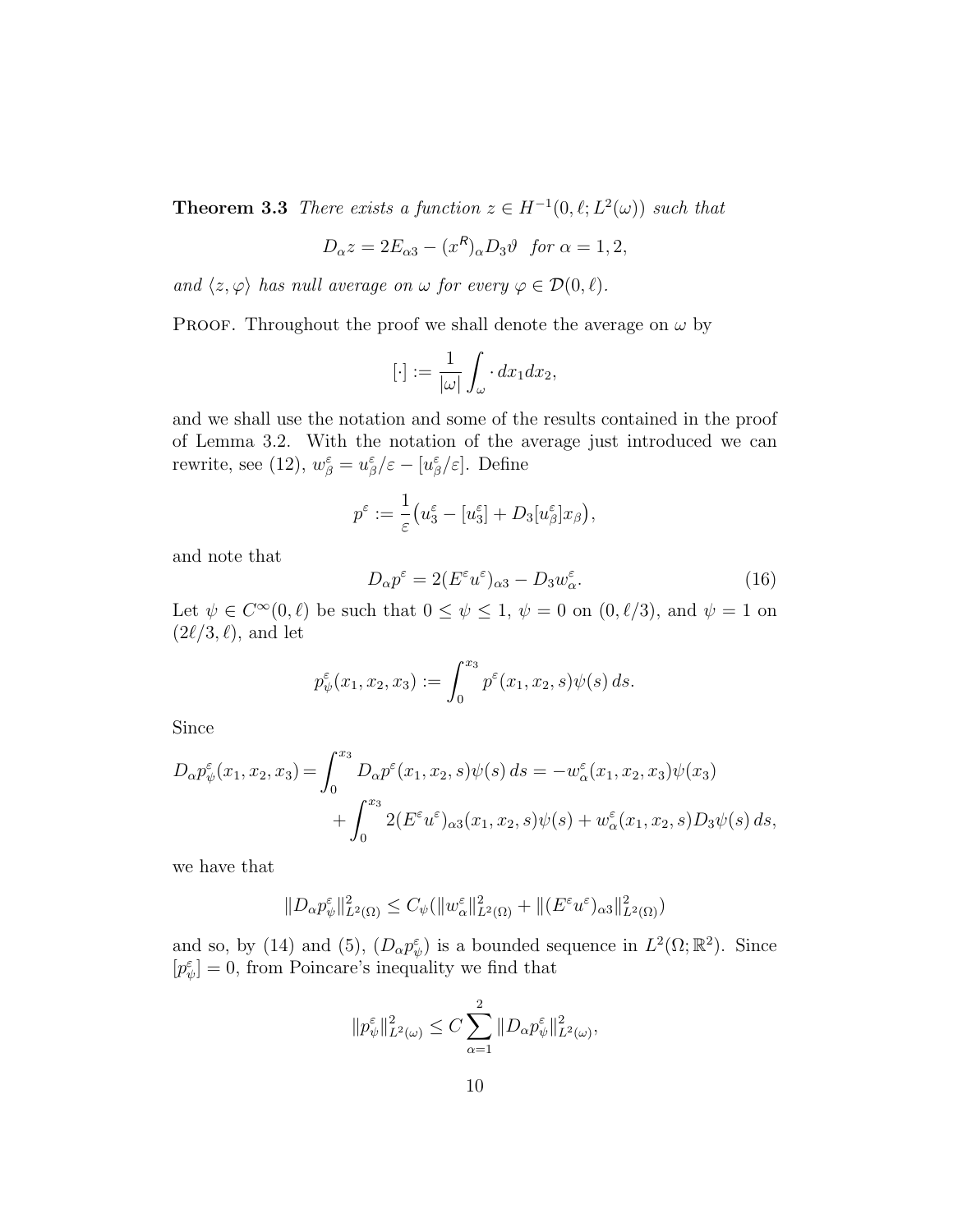and therefore  $(p_{\psi}^{\varepsilon})$  is a bounded sequence in  $L^2(0,\ell;H^1(\omega))$ . From the definition of  $p_{\psi}^{\varepsilon}$  it follows that

$$
\psi p^{\varepsilon} = D_3 p^{\varepsilon}_\psi
$$

and hence

$$
\|\psi p^{\varepsilon}\|_{H^{-1}(0,\ell;L^{2}(\omega))} = \|D_{3} p^{\varepsilon}_{\psi}\|_{H^{-1}(0,\ell;L^{2}(\omega))}
$$
  

$$
= \sup_{\eta \in H_{0}^{1}(0,\ell;L^{2}(\omega))} \frac{\int_{\Omega} p^{\varepsilon}_{\psi} D_{3} \eta \, dx}{\|\eta\|_{H_{0}^{1}(0,\ell;L^{2}(\omega))}} \leq \|p^{\varepsilon}_{\psi}\|_{L^{2}(0,\ell;L^{2}(\omega))}.
$$

Thus  $(\psi p^{\varepsilon})$  is a bounded sequence in  $H^{-1}(0, \ell; L^2(\omega))$ . Similarly we can show, by substituting in the previous argument  $1 - \psi$  to  $\psi$ , that  $((1 - \psi)p^{\epsilon})$  is a bounded sequence in  $H^{-1}(0, \ell; L^2(\omega))$ . Thus  $p^{\varepsilon} = \psi p^{\varepsilon} + (1 - \psi) p^{\varepsilon}$  is a bounded sequence in  $H^{-1}(0, \ell; L^2(\omega))$  and hence there exists  $p \in H^{-1}(0, \ell; L^2(\omega))$  such that, up to a subsequence,

$$
p^{\varepsilon} \rightharpoonup p \text{ in } H^{-1}(0, \ell; L^2(\omega)).
$$

Since  $[p_{\psi}^{\varepsilon}] = 0$ , then  $[\langle p, \varphi \rangle] = 0$  for every  $\varphi \in H_0^1(0; \ell)$ .

Letting  $\varepsilon$  go to zero in (16) we find

$$
D_{\alpha}p = 2E_{\alpha 3} - D_3w_{\alpha} = 2E_{\alpha 3} - D_3(a + x^{\mathsf{R}}\vartheta)_{\alpha},
$$

where we have used (15). Keeping in mind that  $a = a(x_3)$ , we finally find

$$
D_{\alpha}(p - x_{\beta}D_3 a_{\beta}) = 2E_{\alpha 3} - (x^{\mathsf{R}})_{\alpha}D_3 \vartheta,
$$

and the theorem is proven with  $z = p - x_{\beta}D_3a_{\beta}$ .

REMARKS.

1. For  $\omega$  simply connected Theorem 3.3 can be proven in a much simpler way. We briefly outline the proof. Indeed, since

$$
D_3(\varepsilon W^{\varepsilon} u^{\varepsilon})_{12} = D_2(E^{\varepsilon} u^{\varepsilon})_{13} - D_1(E^{\varepsilon} u^{\varepsilon})_{23},
$$

in the sense of distributions, recalling Lemma 3.1 and passing to the limit, we find

$$
-D_3\vartheta = D_2E_{13} - D_1E_{23}.
$$

The above identity can be equivalently written as

$$
D_1(2E_{23}-x_1D_3\vartheta)-D_2(2E_{13}+x_2D_3\vartheta)=0,
$$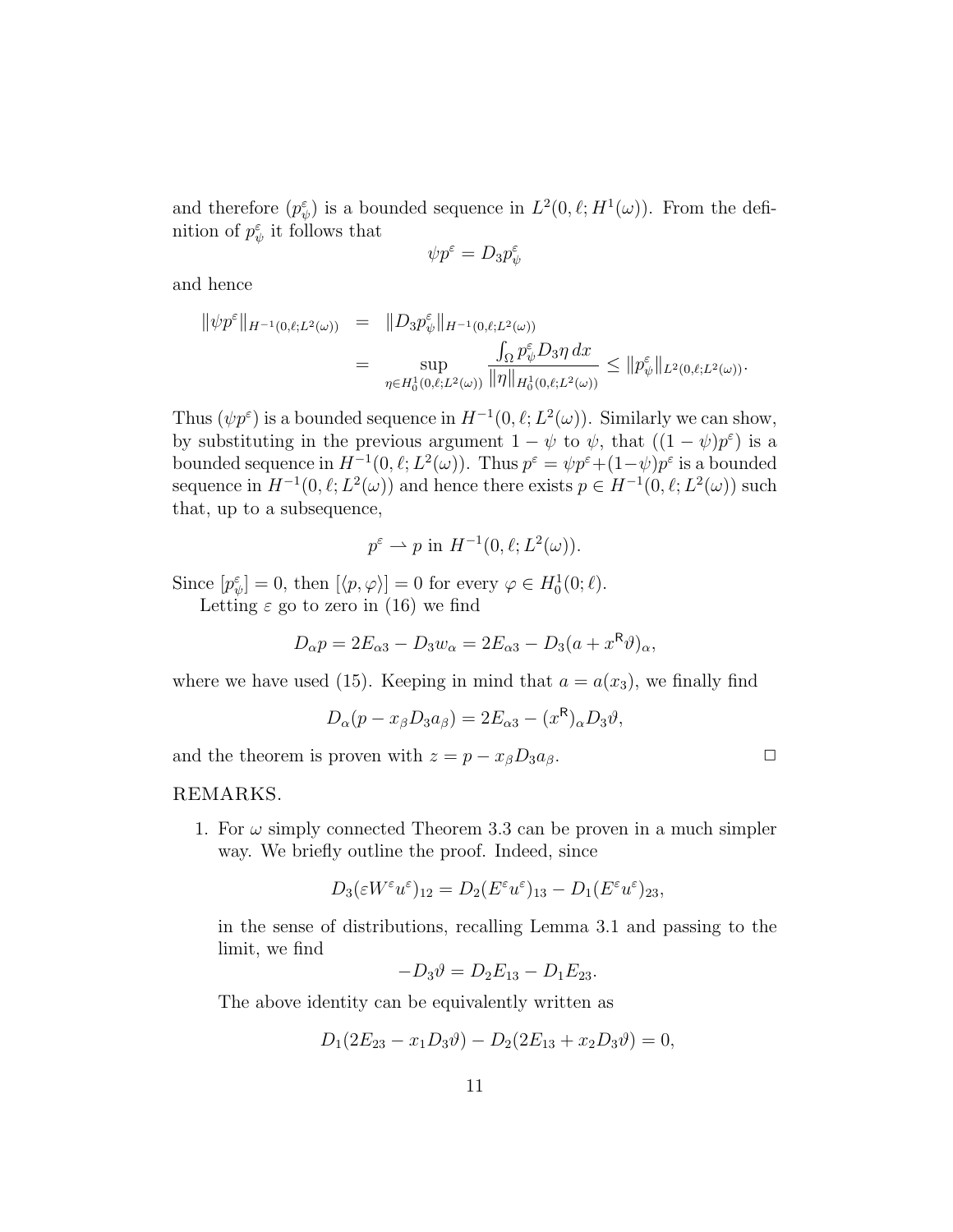that is: the vector field with components  $2E_{\alpha 3} - (x^{\mathsf{R}})_{\alpha}D_3\vartheta$  is curl free. Thus, for  $\omega$  simply connected, see for instance Girault and Raviart [7], this implies the existence of a field z whose (bidimensional) gradient is the vector field with components  $2E_{\alpha 3} - (x^{\mathsf{R}})_{\alpha}D_3\vartheta$  for  $\alpha = 1, 2$ .

2. Since  $E \in L^2(\Omega;\mathbb{R}^{3\times3})$  and  $\vartheta \in H^1(0,\ell)$ , from Theorem 3.3 we have that  $z \in H^{-1}(0, \ell; H^1(\omega))$  and not just in  $H^{-1}(0, \ell; L^2(\omega))$ . Hereafter we shall denote by  $H^{-1}(0, \ell; H^1_m(\omega))$  the set of functions  $z \in$  $H^{-1}(0, \ell; H^1(\omega))$  such that  $\langle z, \varphi \rangle$  has null average on  $\omega$  for every  $\varphi \in$  $C_0^{\infty}(0,\ell).$ 

# 4 The limit energy

To state our main theorem we need to introduce some notation. The energy density for an isotropic material is

$$
f(A) = \frac{1}{2} \mathbb{C}A \cdot A = \mu |A|^2 + \frac{\lambda}{2} |\text{tr}A|^2,
$$

where  $\lambda$  and  $\mu$  are the Lame's parameters, and  $\mathbb C$  is the elasticity tensor which satisfies (2). The limit energy shall be defined by means of

$$
f_0(\alpha_1, \alpha_2, \alpha_3) := \min\{f(A) : A \in \text{Sym}, A_{i3} = \alpha_i, \text{ for } i = 1, 2, 3\},\
$$

that is

$$
f_0(\alpha_1, \alpha_2, \alpha_3) = 2\mu(\alpha_1^2 + \alpha_2^2) + \frac{E}{2}\alpha_3^2,
$$
 (17)

where  $E = \mu(2\mu + 3\lambda)/(\mu + \lambda)$  is the Young modulus. The next lemma, which involves part of the energy density  $f_0$  and the characterization of  $E_{13}$ and  $E_{23}$  given in Theorem 3.3, will be useful to deduce the limit energy.

Lemma 4.1

$$
\inf \{ 2\mu \int_{\Omega} E_{13}^2 + E_{23}^2 dx \; : \; \exists z \in H^{-1}(0, \ell; H_m^1(\omega)) \; s.t. \; D_{\alpha} z = 2E_{\alpha 3} - (x^R)_{\alpha} D_3 \vartheta \; \text{for} \; \alpha = 1, 2 \} =
$$

$$
= \frac{\mu}{2} \int_{\omega} |D\varphi + x^R|^2 dx_1 dx_2 \int_0^{\ell} D_3 \vartheta^2 dx_3,
$$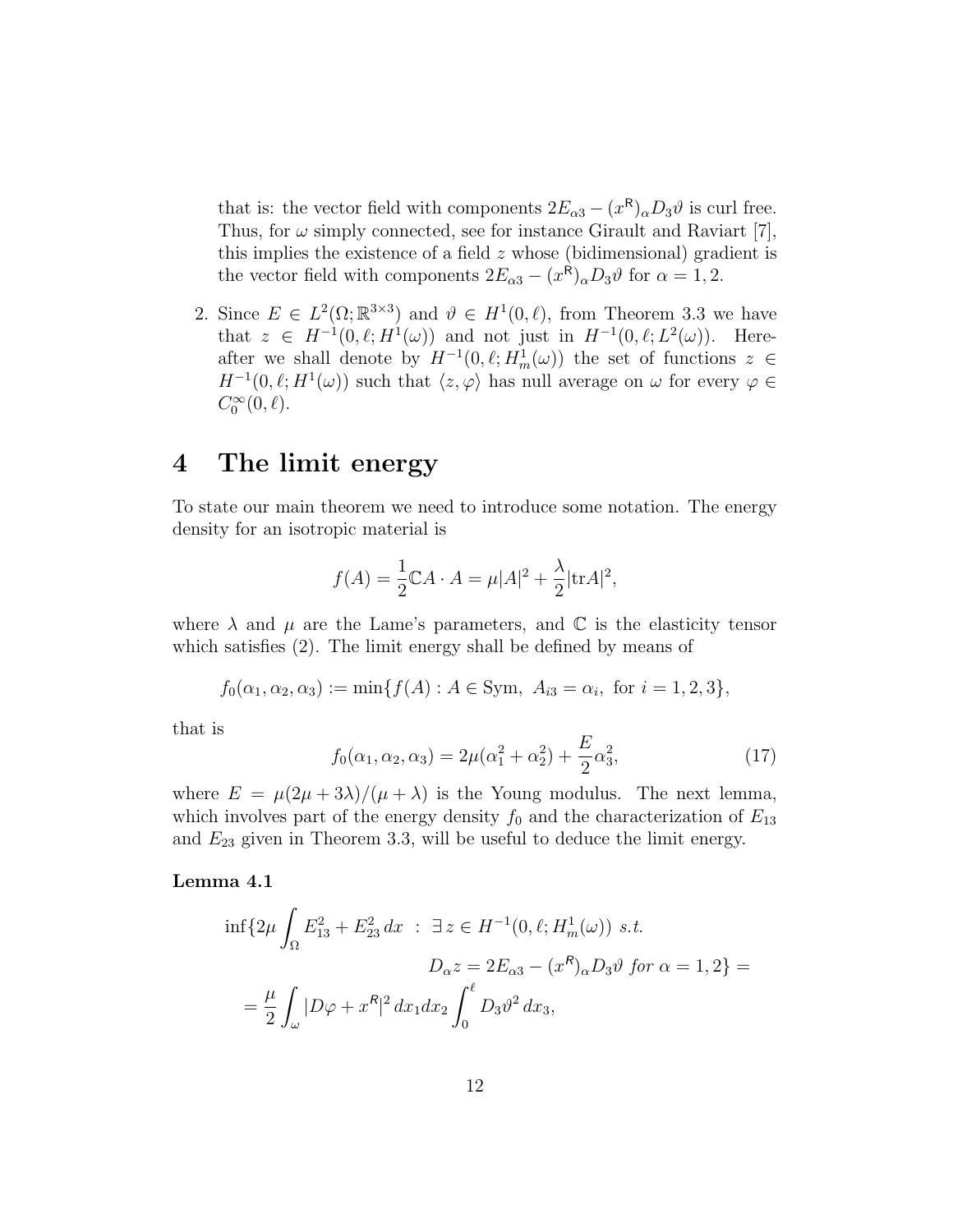where  $\varphi$  is the torsion function, *i.e.*,

$$
\begin{cases}\n\Delta \varphi = 0 & \text{in } \omega, \\
D \varphi \cdot n = -x^R \cdot n & \text{on } \partial \omega, \\
\int_{\omega} \varphi \, dx_1 dx_2 = 0.\n\end{cases}
$$
\n(18)

PROOF. Troughout the proof, D shall denote the bidimensional gradient. The infimum stated in the Lemma is equal to

$$
\min_{z \in H^{-1}(0,\ell;H_m^1(\omega))} \frac{\mu}{2} \int_{\Omega} |Dz|^2 + 2Dz \cdot x^R D_3 \vartheta + |x^R D_3 \vartheta|^2 dx \tag{19}
$$

where the minimum is actually achieved for  $z = \hat{\varphi} \in L^2(0, \ell; H^1_m(\omega))$ , as follows by an application of the direct method of the calculus of variations. Thus,  $\hat{\varphi}(x_3) \in H^1_m(\omega)$  satisfies, for almost every  $x_3 \in (0, \ell)$ , the following problem

$$
\begin{cases} \Delta \hat{\varphi}(x_3) = 0 \text{ in } \omega, \\ D \hat{\varphi}(x_3) \cdot n = -x^{\mathsf{R}} \cdot n D_3 \vartheta(x_3) \text{ on } \partial \omega, \end{cases}
$$

where *n* is the outer normal to  $\partial \omega$ . Thus

$$
\hat{\varphi} = \varphi D_3 \vartheta
$$

where  $\varphi$  is the torsion function defined in problem (18). The end of the proof is simply achieved by computing the minimum value (in  $z = \varphi D_3 \vartheta$ ) of problem  $(19)$ .

The quantity

$$
\frac{\mu}{2} \int_{\omega} |D\varphi + x^{\mathsf{R}}|^2 \, dx_1 dx_2,
$$

appearing in Lemma 4.1, is called the torsional rigidity of the beam. Usually it is not expressed in terms of the torsion function but by means of the so called Prandtl stress function that we are now going to introduce. This new function can be defined thanks to the following theorem whose proof can be found in Girault and Raviart [7].

**Theorem 4.1** A function  $v \in L^2(\omega; \mathbb{R}^2)$  satisfies

$$
\begin{cases} \operatorname{div} v = 0 & \text{in } \omega, \\ \langle v \cdot n, 1 \rangle_{H^{-1/2}(\gamma_h) \times H^{1/2}(\gamma_h)} = 0 & \text{for } h = 0, 1, \dots, I, \end{cases}
$$

if and only if there exists a function  $g \in H^1(\omega)$  such that

$$
v = \text{curl}g := (D_2g, -D_1g).
$$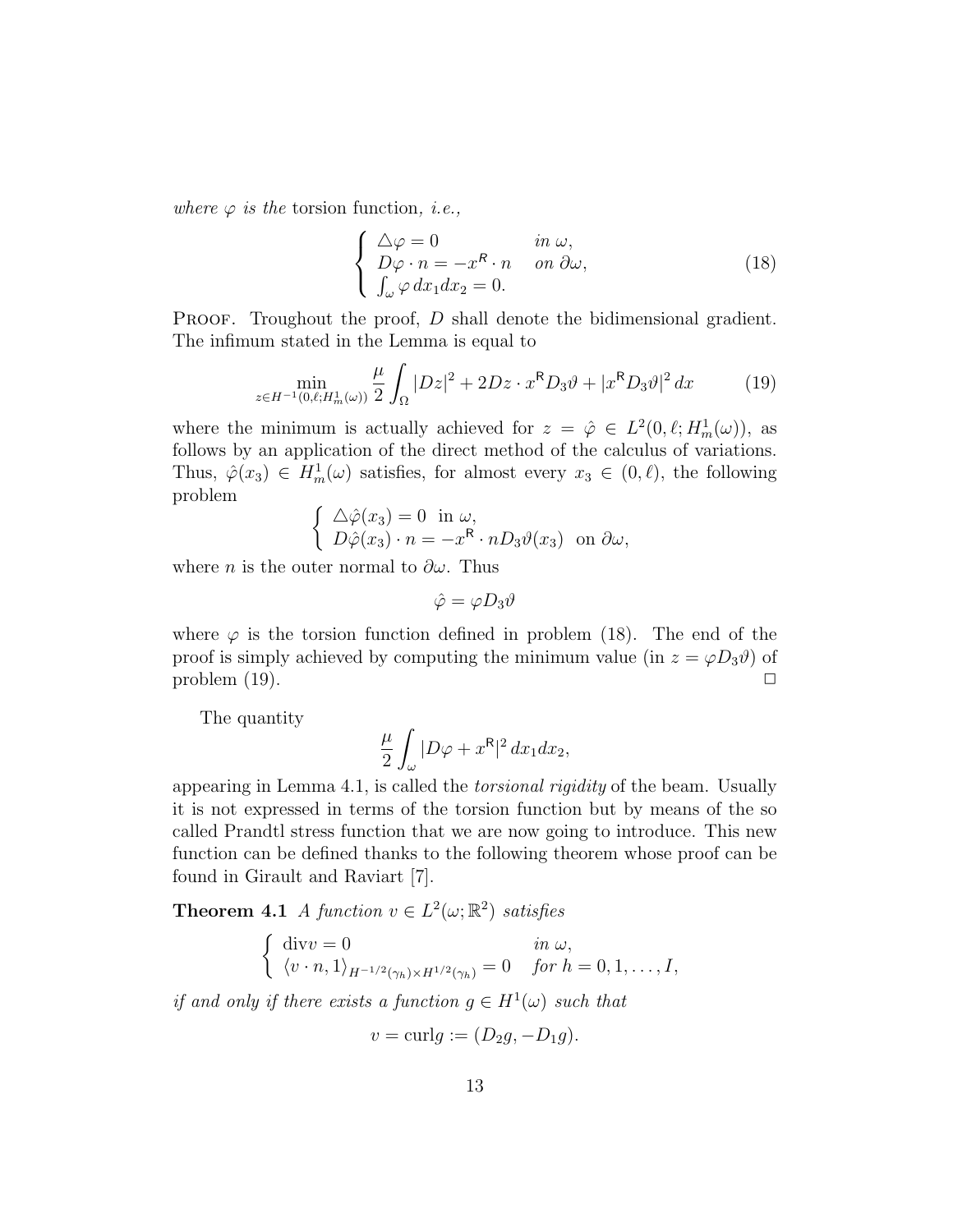The function  $D\varphi+x^{\mathsf{R}}$ , thanks to problem (18), satisfies the assumptions of Theorem 4.1 and therefore there exists a function  $\psi \in H^1(\omega)$ , called *Prandti* stress function, such that

$$
curl \psi = D\varphi + x^{\mathsf{R}}.\tag{20}
$$

Thus, the torsional rigidity can be simply written as

$$
\frac{\mu}{2} \int_{\omega} |D\varphi + x^{\mathsf{R}}|^2 dx_1 dx_2 = \frac{\mu}{2} \int_{\omega} |\text{curl}\psi|^2 dx_1 dx_2 = \frac{\mu}{2} \int_{\omega} |D\psi|^2 dx_1 dx_2. \tag{21}
$$

The Prandtl stress function can be computed directly without making use of the torsion function. Indeed from (20) we deduce that  $\Delta \psi = -2$  in  $\omega$ , and

$$
\operatorname{curl}\psi \cdot n = 0 \text{ on each } \gamma_h. \tag{22}
$$

Since  $0 = \text{curl}\psi \cdot n = D\psi \cdot t$ , where  $t = (-n_2, n_1)$  denotes the tangent unit vector to  $\partial \omega$ , we deduce that  $\psi$  is constant on each  $\gamma_h$ . Since  $\psi$  is defined up to a constant we may set  $\psi = 0$  on  $\gamma_0$  and  $\psi = k_h$  for  $h = 1, \ldots, I$ , where  $k_h$ are constants. Also, we have

$$
0 = \int_{\gamma_h} D\varphi \cdot t \, ds = \int_{\gamma_h} (\text{curl}\psi - x^R) \cdot t \, ds = \int_{\gamma_h} (-D\psi - x) \cdot n \, ds,
$$

thus

$$
\int_{\gamma_h} D\psi \cdot n \, ds = -\int_{\gamma_h} x \cdot n \, ds = \int_{\omega_h} \operatorname{div} x \, dx_1 dx_2 = 2A_h,
$$

where  $A_h$  denotes the area of  $\omega_h$  for  $h = 1, \ldots, I$ . Therefore the Prandtl stress function satisfies

$$
\begin{cases}\n\Delta \psi = -2 & \text{in } \omega, \\
\psi = 0 & \text{on } \gamma_0, \\
\psi = k_h & \text{on } \gamma_h \text{ for } h = 1, ..., I, \\
\int_{\gamma_h} D\psi \cdot n \, ds = 2A_h, & \text{for } h = 1, ..., I.\n\end{cases}
$$
\n(23)

We now prove a technical lemma.

**Lemma 4.2** Let  $\{u^{\varepsilon}\}\$ be a sequence of functions in the space  $H_{dn}^1(\Omega;\mathbb{R}^3)$ . If  $\sup_{\varepsilon} F_{\varepsilon}(u^{\varepsilon}) < +\infty$ , then (5) holds for some constant  $C > 0$ .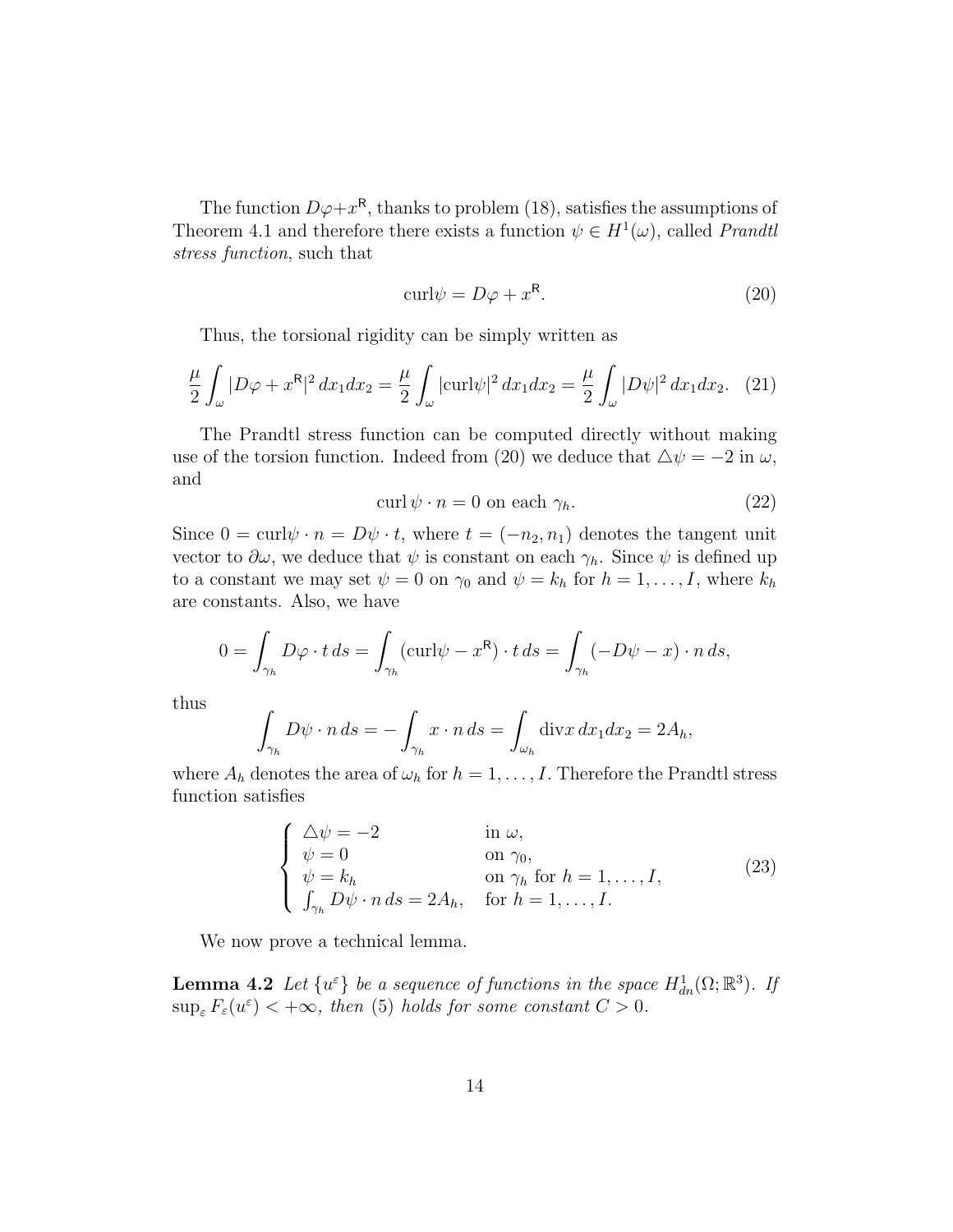**PROOF.** By assumption there exists a constant  $c > 0$  such that, for every  $\varepsilon$ we have

$$
c \geq F_{\varepsilon}(u^{\varepsilon}) \geq \frac{\mu}{2} \|E^{\varepsilon}u^{\varepsilon}\|_{L^{2}(\Omega)}^{2} - \|b\|_{L^{2}(\Omega)} \|u^{\varepsilon}\|_{L^{2}(\Omega)} - \|m\|_{L^{2}(0,\ell)} \|\vartheta^{\varepsilon}(u^{\varepsilon})\|_{L^{2}(0,\ell)}
$$
  
\n
$$
\geq \frac{\mu}{4} \|E^{\varepsilon}u^{\varepsilon}\|_{L^{2}(\Omega)}^{2} + \frac{\mu}{4} \|Eu^{\varepsilon}\|_{L^{2}(\Omega)}^{2} - \eta (\|u^{\varepsilon}\|_{L^{2}(\Omega)}^{2} + \|\vartheta^{\varepsilon}(u^{\varepsilon})\|_{L^{2}(0,\ell)}^{2}) - C_{\eta}
$$
  
\n
$$
\geq \frac{\mu}{4} \|E^{\varepsilon}u^{\varepsilon}\|_{L^{2}(\Omega)}^{2} + \frac{\mu}{4} \|Eu^{\varepsilon}\|_{L^{2}(\Omega)}^{2} - \eta \tilde{C}(\|Eu^{\varepsilon}\|_{L^{2}(\Omega)}^{2} + \|E^{\varepsilon}u^{\varepsilon}\|_{L^{2}(\Omega)}^{2}) - C_{\eta}
$$

where in the last inequality we have used Korn's inequality and item 1. of Lemma 3.2. Since  $\eta$  is arbitrary, the claim follows by taking  $\eta$  small enough.  $\Box$ 

We finally state and prove our convergence result.

**Theorem 4.2** Let  $\psi$  be the Prandtl stress function defined above and let  $F: H^1_{dn}(\Omega;\mathbb{R}^3) \times H^1_{dn}(0,\ell) \to \mathbb{R} \cup \{+\infty\}$  be defined by

$$
F(v,\vartheta) := \int_{\Omega} \frac{\mu}{2} |D\psi D_3\vartheta|^2 + \frac{E}{2} |D_3v_3|^2 dx - \int_{\Omega} b \cdot v dx - \int_0^{\ell} m\vartheta dx_3 \quad (24)
$$

if  $v \in H_{BN}(\Omega;\mathbb{R}^3)$ , and  $+\infty$  otherwise. As  $\varepsilon \to 0$ , the sequence of functionals  $F_{\varepsilon}$ , defined in (3)-(4), Γ-converges to the functional F, in the following sense:

1. (liminf inequality) for every sequence of positive numbers  $\varepsilon_k$  converging to 0 and for every sequence  $\{u^k\} \subset H^1_{dn}(\Omega;\mathbb{R}^3)$  such that

$$
u^k \rightharpoonup u^0 \ \ in \ H^1(\Omega; \mathbb{R}^3), \qquad (\varepsilon_k W^{\varepsilon_k} u^k)_{12} \rightharpoonup -\vartheta \ \ in \ L^2(\Omega),
$$

we have

$$
\liminf_{k \to +\infty} F_{\varepsilon_k}(u^k) \ge F(u^0, \vartheta);
$$

2. (recovery sequence) for every sequence of positive numbers  $\varepsilon_k$  converging to 0 and for every  $(u^0, \vartheta) \in H^1_{dn}(\Omega; \mathbb{R}^3) \times H^1_{dn}(0, \ell)$  there exists a sequence  $\{u^k\} \subset H^1_{dn}(\Omega;\mathbb{R}^3)$  such that

$$
u^k \rightharpoonup u^0
$$
 in  $H^1(\Omega; \mathbb{R}^3)$ ,  $(\varepsilon_k W^{\varepsilon_k} u^k)_{12} \rightharpoonup -\vartheta$  in  $L^2(\Omega)$ ,

and

$$
\limsup_{k \to +\infty} F_{\varepsilon_k}(u^k) \le F(u^0, \vartheta).
$$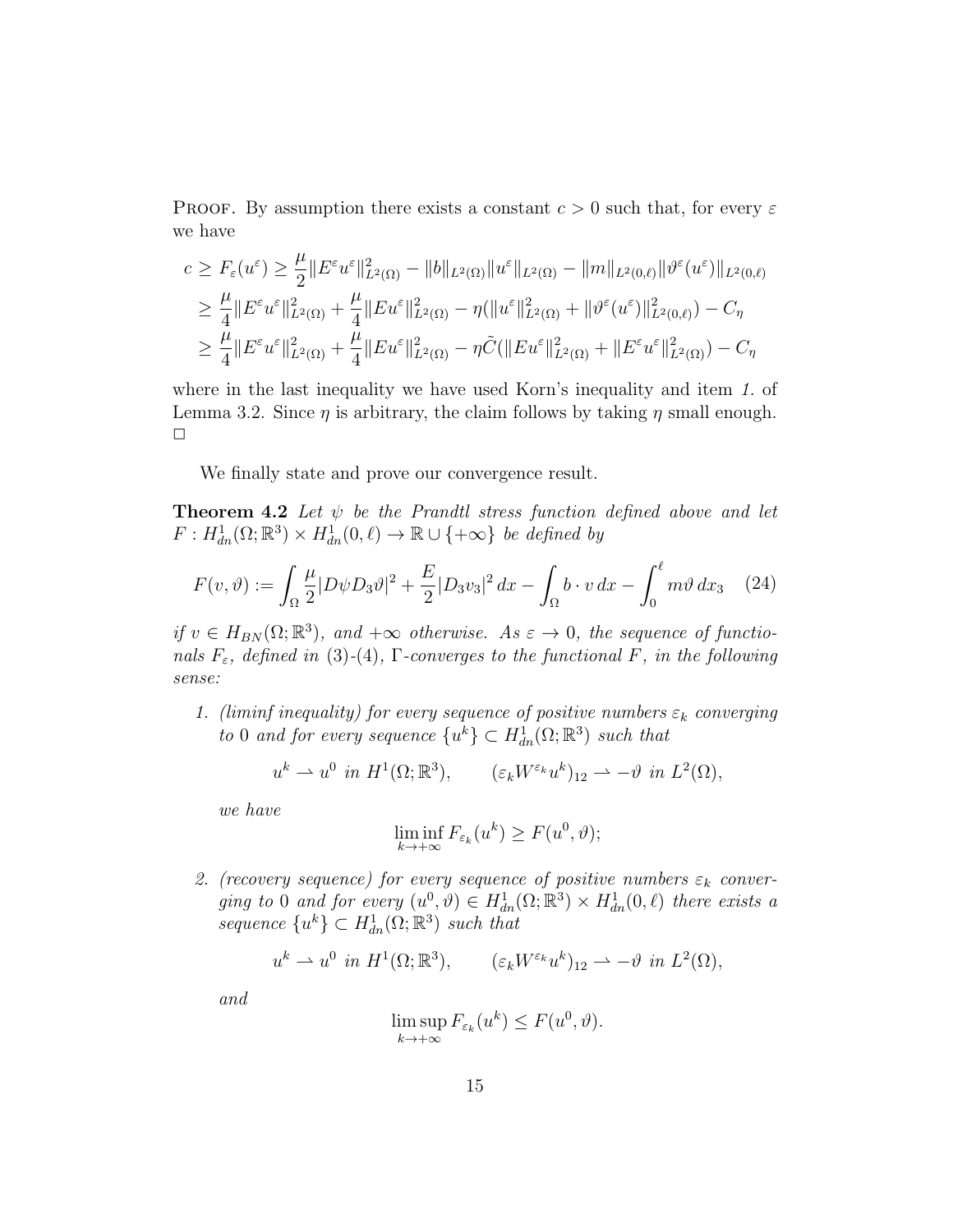PROOF. Let us prove the liminf inequality. Without loss of generality we may suppose that

$$
\liminf_{k \to +\infty} F_{\varepsilon_k}(u^k) = \lim_{k \to +\infty} F_{\varepsilon_k}(u^k) < +\infty.
$$

Then Lemma 4.2 applies to the sequence  $F_{\varepsilon_k}(u^k)$ . Hence assumption (5) is fulfilled and the results of Section 3, namely Lemma 3.2 and Theorem 3.3, hold true.

Denoting the work done by loads,  $L_{\varepsilon} := F_{\varepsilon} - I_{\varepsilon}$ , where  $F_{\varepsilon}$  and  $I_{\varepsilon}$  are defined in Section 2, using Lemma 3.2 and the convergence assumptions on the sequence  $\{u^k\}$ , we can see that

$$
L_{\varepsilon_k}(u^k) = \int_{\Omega} b \cdot u^k \, dx + \int_0^{\ell} m \vartheta^{\varepsilon_k}(u^k) \, dx_3 \to \int_{\Omega} b \cdot v \, dx + \int_0^{\ell} m \vartheta \, dx_3.
$$

Thus we have only to prove that

$$
\liminf_{k \to +\infty} I_{\varepsilon_k}(u^k) \ge \int_{\Omega} \frac{\mu}{2} |D\psi D_3 v|^2 + \frac{E}{2} |D_3 u_3^0|^2 dx. \tag{25}
$$

By definition of  $f_0$  we get

$$
\liminf_{k \to +\infty} I_{\varepsilon_k}(u^k) = \liminf_{k \to +\infty} \int_{\Omega} f(E^{\varepsilon_k} u^k) dx
$$
\n
$$
\geq \liminf_{k \to +\infty} \int_{\Omega} f_0((E^{\varepsilon_k} u^k)_{13}, (E^{\varepsilon_k} u^k)_{23}, (E^{\varepsilon_k} u^k)_{33}) dx
$$
\n
$$
\geq \int_{\Omega} f_0(E_{13}, E_{23}, E_{33}) dx
$$
\n
$$
= 2\mu \int_{\Omega} (E_{13}^2 + E_{23}^2) dx + \frac{E}{2} \int_{\Omega} |E_{33}|^2 dx,
$$

where in the last inequality we have used the convexity of  $f_0$ , and where  $E_{i3}$  satisfy the properties stated in Theorem 3.1 and Theorem 3.3. Thus by Lemma 4.1,  $(21)$  and Theorem 3.3 we deduce  $(25)$ .

Let us now find a recovery sequence. Let  $F(u^0, \theta) < +\infty$ , otherwise there is nothing to prove. Then  $u^0 \in H_{BN}(\Omega;\mathbb{R}^3)$  and  $\vartheta \in H_{dn}^1(0,\ell)$ .

We start by assuming that  $u^0$  and  $\vartheta$  are smooth and equal to zero near by  $x_3 = 0$ . By (7) there exists  $\xi$  smooth and equal to zero near by  $x_3 = 0$  such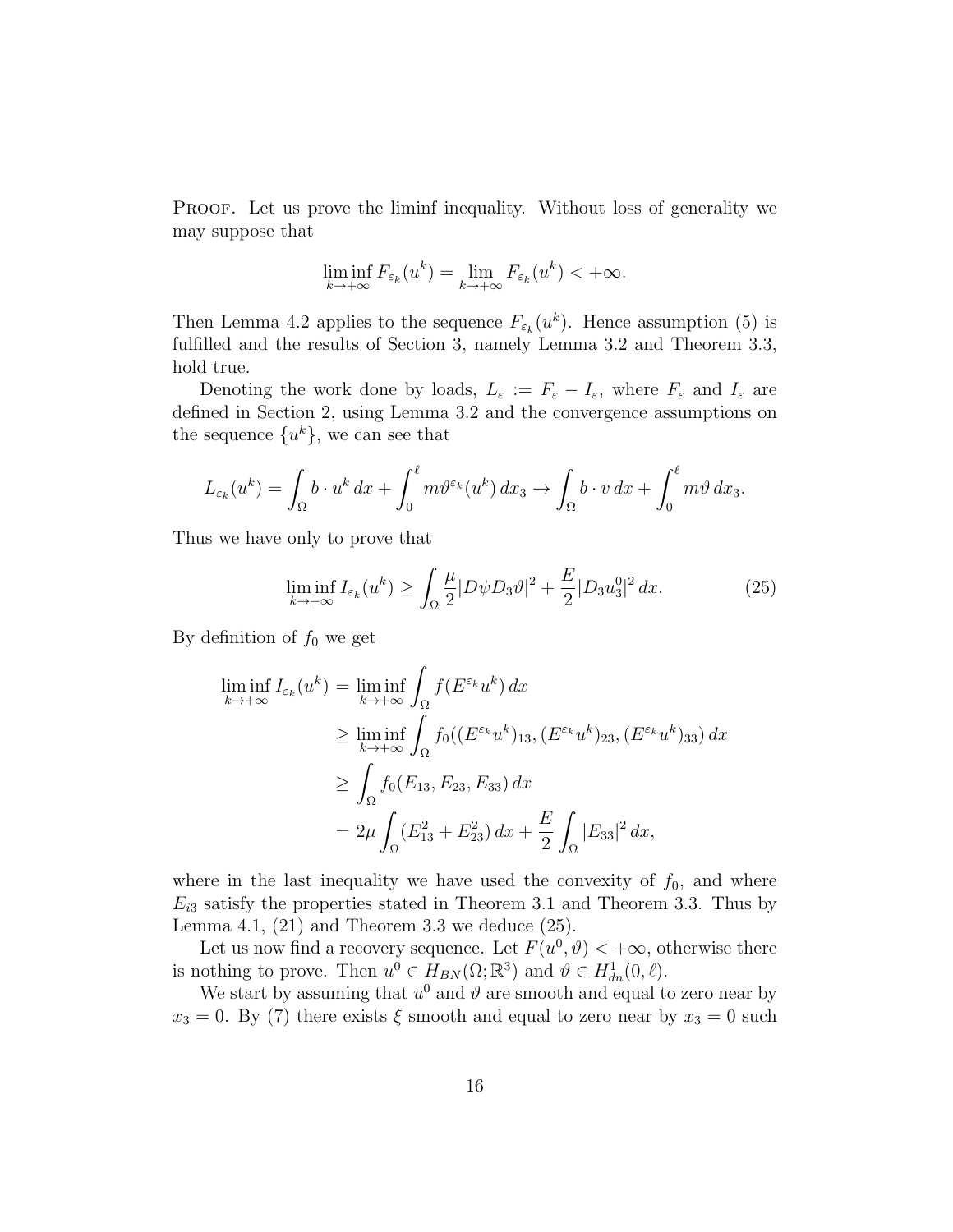that  $u_{\alpha}^{0}(x) = \xi_{\alpha}(x_3)$ , and  $u_{3}^{0}(x) = \xi_{3}(x_3) - x_{\alpha}\xi_{\alpha}'(x_3)$ . Let  $u^{\varepsilon}$  be the sequence defined by

$$
u_1^{\varepsilon} = \xi_1 - \varepsilon x_2 \vartheta + \varepsilon^2 \frac{\nu}{2} \left( -x_2^2 \xi_1'' + x_1^2 \xi_1'' + 2x_1 x_2 \xi_2'' - 2x_1 \xi_3' \right)
$$
  
\n
$$
u_2^{\varepsilon} = \xi_2 + \varepsilon x_1 \vartheta + \varepsilon^2 \frac{\nu}{2} \left( -x_1^2 \xi_2'' + x_2^2 \xi_2'' + 2x_1 x_2 \xi_1'' - 2x_2 \xi_3' \right)
$$
  
\n
$$
u_3^{\varepsilon} = \xi_3 - x_1 \xi_1' - x_2 \xi_2' + \varepsilon \varphi D_3 \vartheta
$$
\n(26)

where  $\nu = \lambda/2(\lambda + \mu)$  is the Poisson's coefficient, and  $\varphi$  is the torsion function (with zero mean value). We have that  $u^{\varepsilon}$  is equal to zero in  $x_3 = 0$  and

$$
\begin{array}{rcl}\n(\varepsilon W^{\varepsilon}u^{\varepsilon})_{12} & = & -\vartheta + O(\varepsilon) \\
\vartheta^{\varepsilon}(u^{\varepsilon}) & = & \vartheta + O(\varepsilon), \\
E^{\varepsilon}u^{\varepsilon} & = & Z(u_3^0, \vartheta) + O(\varepsilon),\n\end{array}
$$

uniformly, where

$$
Z(u_3^0, \vartheta) := \begin{pmatrix} -\nu D_3 u_3^0, & 0 & (D_1 \varphi - x_2) D_3 \vartheta / 2 \\ & -\nu D_3 u_3^0 & (D_2 \varphi + x_1) D_3 \vartheta / 2 \\ \text{sym} & D_3 u_3^0 \end{pmatrix}.
$$

By (20) we also have

$$
Z(u_3^0, \vartheta) = \begin{pmatrix} -\nu D_3 u_3^0, & 0 & D_2 \psi D_3 \vartheta / 2 \\ -\nu D_3 u_3^0 & -D_1 \psi D_3 \vartheta / 2 \\ \text{sym} & D_3 u_3^0 \end{pmatrix},
$$
 (27)

and a direct computation shows that

$$
f(Z(u_3^0, \vartheta)) = f_0(\frac{1}{2}D_2\psi D_3\vartheta, -\frac{1}{2}D_1\psi D_3\vartheta, D_3u_3^0).
$$

Therefore,

$$
I_{\varepsilon}(u^{\varepsilon}) = \int_{\Omega} f(Z(u_3^0, \vartheta)) dx + O(\varepsilon)
$$
  
= 
$$
\int_{\Omega} f_0(\frac{1}{2}D_2\psi D_3\vartheta, -\frac{1}{2}D_1\psi D_3\vartheta, D_3u_3^0) dx + O(\varepsilon)
$$
  
= 
$$
\int_{\Omega} (\frac{\mu}{2}|D\psi D_3\vartheta|^2 + \frac{E}{2}|D_3u_3^0|^2) dx + O(\varepsilon).
$$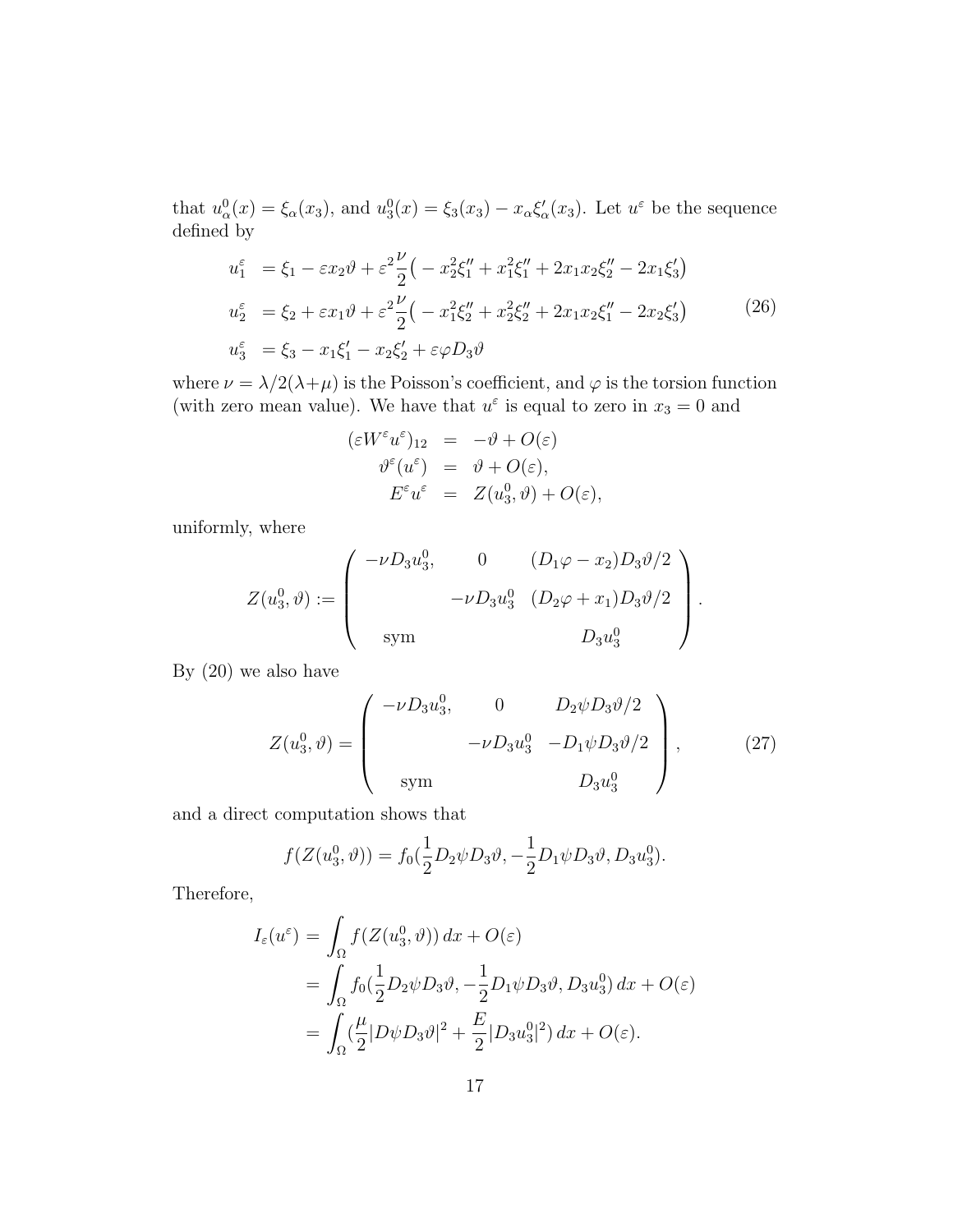Thus

$$
F_{\varepsilon}(u^{\varepsilon}) = F(u^0, \vartheta) + O(\varepsilon),
$$

which, together with the equalities above, implies that  $\{u^{\varepsilon_k}\}\$ is a recovery sequence. The proof of the general case, i.e.,  $u^0 \in H_{BN}(\Omega;\mathbb{R}^3)$  and  $\vartheta \in H_{dn}^1(0,\ell)$ , is achieved by approximating  $u^0$  in  $H^1$  by smooth functions vanishing near by  $x_3 = 0$  and concluding with a standard diagonal argument.  $\Box$ 

REMARK. If  $v \in H_{BN}(\Omega;\mathbb{R}^3)$  then there exist  $\xi_\alpha \in H_{dn}^2(0,\ell)$  and a  $\xi_3 \in$  $H_{dn}^1(0, \ell)$  such that  $v_\alpha(x) = \xi_\alpha(x_3), v_3(x) = \xi_3(x_3) - x_\alpha \xi'_\alpha(x_3)$ . Then

$$
F(v,\vartheta) = \frac{1}{2} \int_0^{\ell} (EA\xi_3^{\prime^2} + E J_2\xi_1^{\prime\prime^2} + E J_1\xi_2^{\prime\prime^2} + \mu J_t\vartheta^{\prime^2}) dx_3
$$
  
- 
$$
\int_0^{\ell} (f_1\xi_1 + f_2\xi_2 + f_3\xi_3 + c_1\xi_1^{\prime} + f_2\xi_2^{\prime} + m\vartheta) dx_3,
$$

where we simply denoted with a prime the derivative with respect to  $x_3$  and where we set

$$
A := \int_{\omega} dx_1 dx_2, \qquad J_1 := \int_{\omega} x_2^2 dx_1 dx_2, J_t := \int_{\omega} |D\psi|^2 dx_1 dx_2, \quad J_2 := \int_{\omega} x_1^2 dx_1 dx_2,
$$

and

$$
f_i := \int_{\omega} b_i dx_1 dx_2, \quad c_{\alpha} := \int_{\omega} -x_{\alpha} b_3 dx_1 dx_2.
$$

## 5 Error estimate

For every  $\varepsilon \in (0,1]$  let  $u^{\varepsilon} \in H^1_{dn}(\Omega;\mathbb{R}^3)$  be the minimizer of the threedimensional problem, i.e.,

$$
F_{\varepsilon}(u^{\varepsilon}) = \min_{v \in H_{dn}^1(\Omega; \mathbb{R}^3)} F_{\varepsilon}(v),
$$

and let  $(u, \vartheta) \in H_{BN}(\Omega; \mathbb{R}^3) \times H^1_{dn}(0, \ell)$  be the minimizer of the limit problem, that is

$$
F(u, \vartheta) = \min_{(v, \check{\vartheta}) \in H_{BN}(\Omega; \mathbb{R}^3) \times H_{dn}^1(0, \ell)} F(v, \check{\vartheta}).
$$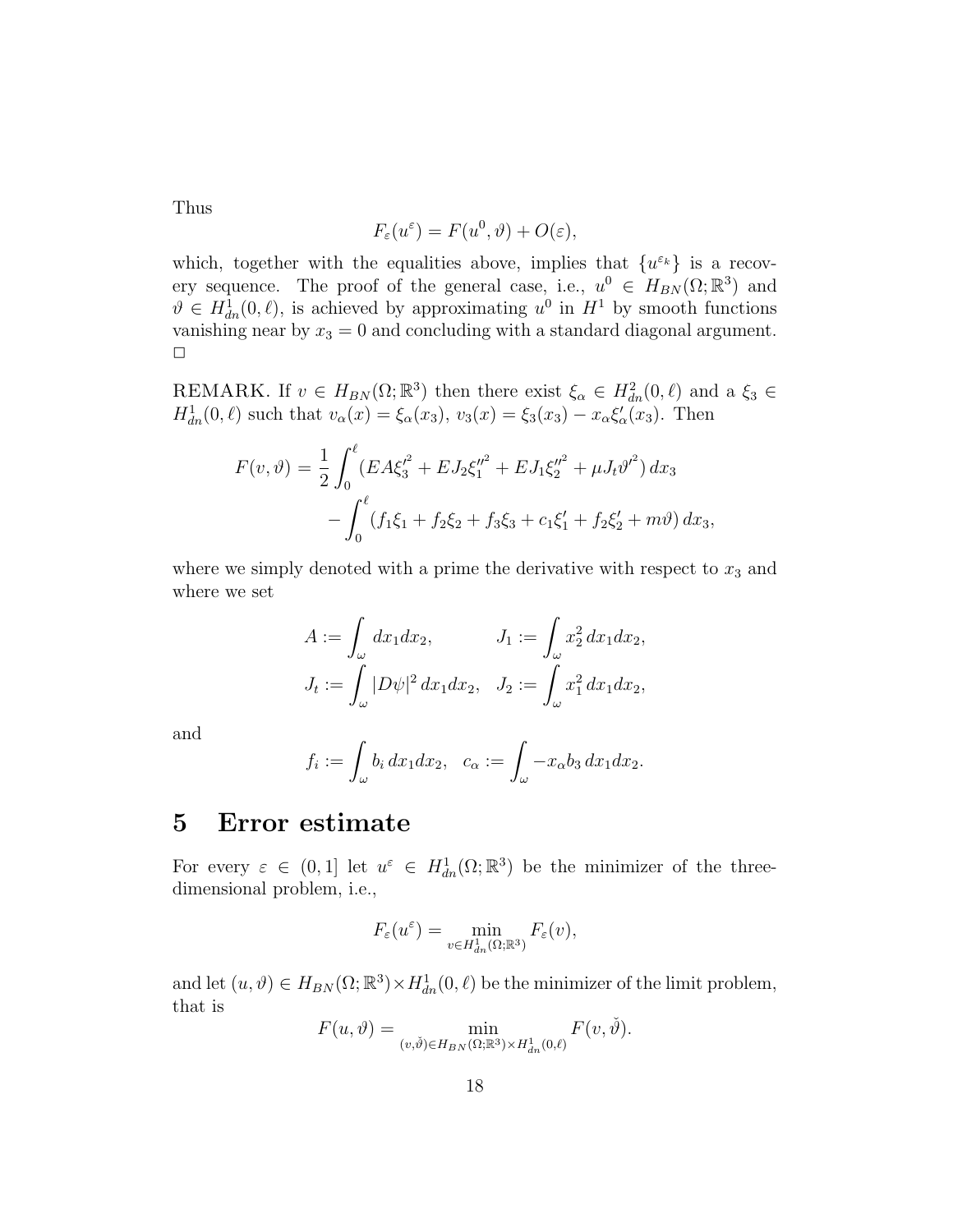From (7) there exist  $\xi_{\alpha} \in H_{dn}^2(0, \ell)$  and  $\xi_3 \in H_{dn}^1(0, \ell)$  such that

$$
u_{\alpha}(x) = \xi_{\alpha}(x_3), \ u_3(x) = \xi_3(x_3) - x_{\alpha}\xi'_{\alpha}(x_3).
$$

We make the following regularity assumption on the loads

(H) 
$$
m \in L^2(0, \ell), b_\alpha \in L^2(\Omega), b_3 \in H^1(0, \ell; L^2(\omega)).
$$

Under this assumption, using the minimality of  $(u, \vartheta)$ , we obtain that

$$
\xi_{\alpha} \in H_{dn}^{2}(0,\ell) \cap H^{4}(0,\ell), \ \xi_{3} \in H_{dn}^{1}(0,\ell) \cap H^{3}(0,\ell), \ \vartheta \in H_{dn}^{1}(0,\ell) \cap H^{2}(0,\ell). \tag{28}
$$

To make a comparison between  $u^{\varepsilon}$  and the solution  $(u, \vartheta)$  of the limit problem, we consider the sequence defined in (26) for  $(u, \vartheta)$ . In fact, in order to satisfy the Dirichlet boundary condition we correct such a sequence by means of a perturbation of order  $\varepsilon^2$ .

Let

$$
\gamma_1(x_1, x_2) := \frac{\nu}{2} \Big( -x_2^2 \xi_1''(0) + x_1^2 \xi_1''(0) + 2x_1 x_2 \xi_2''(0) - 2x_1 \xi_3'(0) \Big),
$$
  
\n
$$
\gamma_2(x_1, x_2) := \frac{\nu}{2} \Big( -x_1^2 \xi_2''(0) + x_2^2 \xi_2''(0) + 2x_1 x_2 \xi_1''(0) - 2x_2 \xi_3'(0) \Big),
$$
  
\n
$$
\gamma_3(x_1, x_2) := \varepsilon \varphi D_3 \vartheta(0).
$$

Let  $\chi^{\varepsilon} : [0, \ell] \to [0, 1]$  be the continuous piecewise affine function of  $x_3$  defined by  $\chi^{\varepsilon}(0) = 1$ ,  $\chi^{\varepsilon}(\varepsilon) = \chi^{\varepsilon}(\ell) = 0$ .

Let us denote by  $\tilde{u}^{\varepsilon}$  the (recovery) sequence

$$
\tilde{u}_1^{\varepsilon} := \xi_1 - \varepsilon x_2 \vartheta + \varepsilon^2 \frac{\nu}{2} \left( -x_2^2 \xi_1'' + x_1^2 \xi_1'' + 2x_1 x_2 \xi_2'' - 2x_1 \xi_3' \right) - \varepsilon^2 \gamma_1 \chi^{\varepsilon},
$$
  

$$
\tilde{u}_2^{\varepsilon} := \xi_2 + \varepsilon x_1 \vartheta + \varepsilon^2 \frac{\nu}{2} \left( -x_1^2 \xi_2'' + x_2^2 \xi_2'' + 2x_1 x_2 \xi_1'' - 2x_2 \xi_3' \right) - \varepsilon^2 \gamma_2 \chi^{\varepsilon},
$$
  

$$
\tilde{u}_3^{\varepsilon} := \xi_3 - x_1 \xi_1' - x_2 \xi_2' + \varepsilon \varphi D_3 \vartheta - \varepsilon \gamma_3 \chi^{\varepsilon}.
$$

**Theorem 5.1** With the notation above and under assumption  $(H)$ , there exists a constant C, independent of  $\varepsilon$ , such that

$$
||E^{\varepsilon}(u^{\varepsilon}-\tilde{u}^{\varepsilon})||_{L^{2}(\Omega)} \leq C\sqrt{\varepsilon}.
$$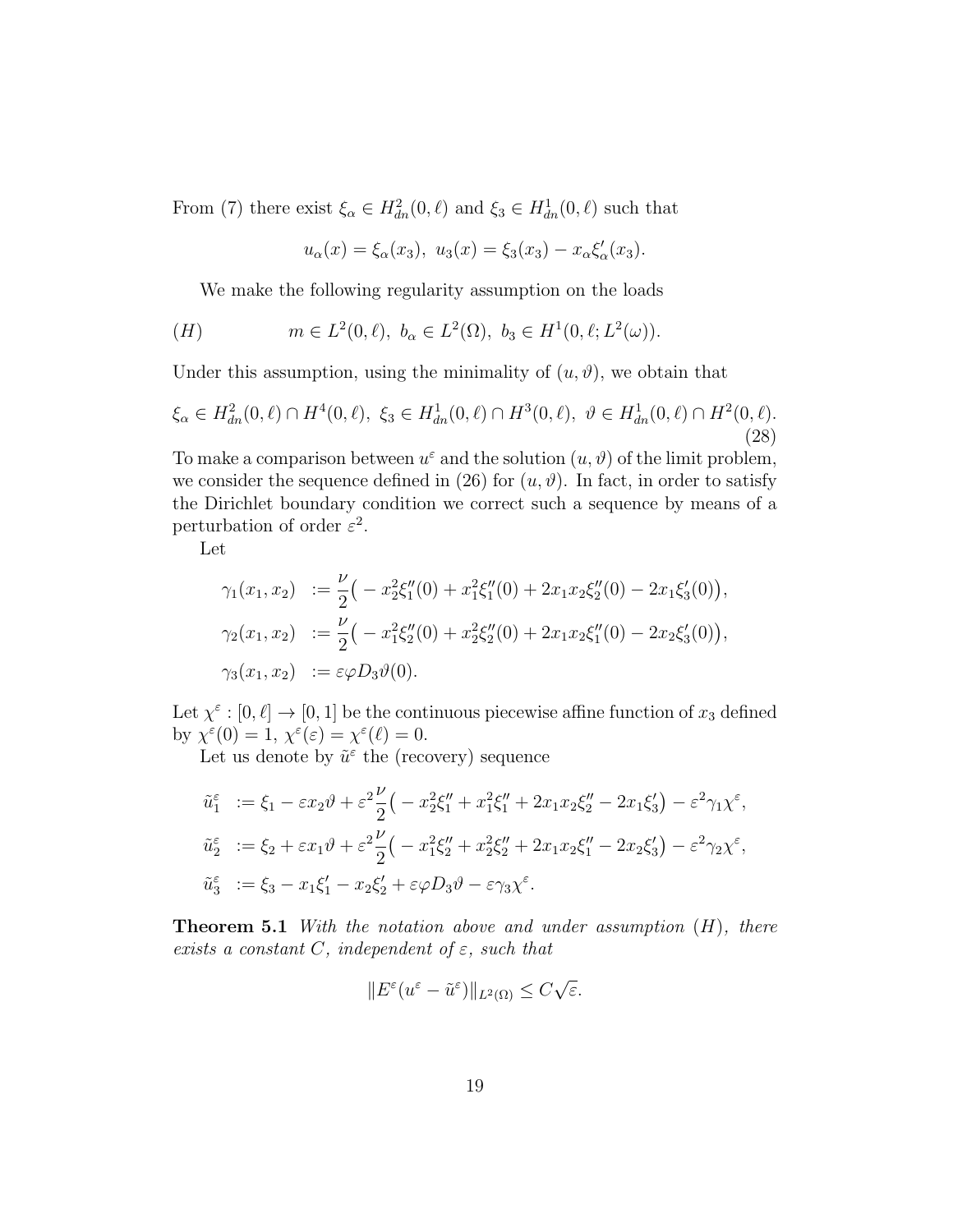PROOF. Let

$$
w^\varepsilon:=u^\varepsilon-\tilde{u}^\varepsilon.
$$

Since  $u^{\varepsilon}$  is a minimizer of  $F_{\varepsilon}$ , we have that

$$
F^{\varepsilon}(\tilde{u}^{\varepsilon}) \geq F^{\varepsilon}(u^{\varepsilon}) = F^{\varepsilon}(\tilde{u}^{\varepsilon} + w^{\varepsilon}) =
$$
  

$$
= F^{\varepsilon}(\tilde{u}^{\varepsilon}) + \frac{1}{2} \int_{\Omega} \mathbb{C} E^{\varepsilon} w^{\varepsilon} \cdot E^{\varepsilon} w^{\varepsilon} dx - \int_{\Omega} b \cdot w^{\varepsilon} dx +
$$

$$
- \int_{0}^{\ell} m \,\vartheta^{\varepsilon}(w^{\varepsilon}) dx_{3} + \int_{\Omega} \mathbb{C} E^{\varepsilon} \tilde{u}^{\varepsilon} \cdot E^{\varepsilon} w^{\varepsilon} dx,
$$

from which we deduce that

$$
||E^{\varepsilon}(w^{\varepsilon})||_{L^{2}(\Omega)}^{2} \leq C\left|\int_{\Omega} \mathbb{C}E^{\varepsilon}\tilde{u}^{\varepsilon} \cdot E^{\varepsilon}w^{\varepsilon} dx - \int_{\Omega} b \cdot w^{\varepsilon} dx - \int_{0}^{\ell} m \vartheta^{\varepsilon}(w^{\varepsilon}) dx_{3}\right|.
$$
\n(29)

In the sequel we estimate the right hand side of the inequality above. We start by computing  $\mathbb{C}E^{\varepsilon}\tilde{u}^{\varepsilon}$ . A direct computation shows that

$$
E^{\varepsilon} \tilde{u}^{\varepsilon} = Z + R^{\varepsilon},\tag{30}
$$

where  $Z := Z(u, \vartheta)$  is defined in (27) and  $R^{\varepsilon}$  is defined by

$$
R_{11}^{\varepsilon} = -D_1 \gamma_1 \chi^{\varepsilon}, \quad R_{22}^{\varepsilon} = -D_2 \gamma_2 \chi^{\varepsilon}, \quad R_{33}^{\varepsilon} = -\varepsilon \gamma_3 \chi^{\varepsilon'},
$$

$$
R_{12}^{\varepsilon} = -\gamma \frac{D_2 \gamma_1 + D_1 \gamma_2}{2} \chi^{\varepsilon},
$$

$$
R_{13}^{\varepsilon} = \varepsilon \frac{\nu}{4} \left( -x_2^2 \xi_1''' + x_1^2 \xi_1''' + 2x_1 x_2 \xi_2''' - 2x_1 \xi_3'' \right) - \frac{1}{2} \left( \varepsilon \gamma_1 \chi^{\varepsilon'} + D_1 \gamma_3 \chi^{\varepsilon} \right),
$$

$$
R_{23}^{\varepsilon} = \varepsilon \frac{\nu}{4} \left( -x_1^2 \xi_2''' + x_2^2 \xi_2''' + 2x_1 x_2 \xi_1''' - 2x_2 \xi_3'' \right) - \frac{1}{2} \left( \varepsilon \gamma_2 \chi^{\varepsilon'} + D_2 \gamma_3 \chi^{\varepsilon} \right).
$$

From the definition of  $\chi^{\varepsilon}$  we deduce that

$$
||R^{\varepsilon}||_{L^{2}(\Omega)} \leq C\sqrt{\varepsilon},\tag{31}
$$

where the constant C depends on the following norms:  $\|\gamma_i\|_{L^2(\omega)}, \|D_\beta\gamma_\alpha\|_{L^2(\omega)},$  $||D_{\alpha}\gamma_3||_{L^2(\omega)},$   $||\xi''_{{\alpha}}||_{L^2(0,\ell)}$ , and  $||\xi''_3||_{L^2(0,\ell)}$ . Since

$$
(\mathbb{C}Z)_{\alpha\beta}=0, \ (\mathbb{C}Z)_{13}=\mu D_2\psi \,\vartheta', \ (\mathbb{C}Z)_{23}=-\mu D_1\psi \,\vartheta', \ (\mathbb{C}Z)_{33}=ED_3u_3,
$$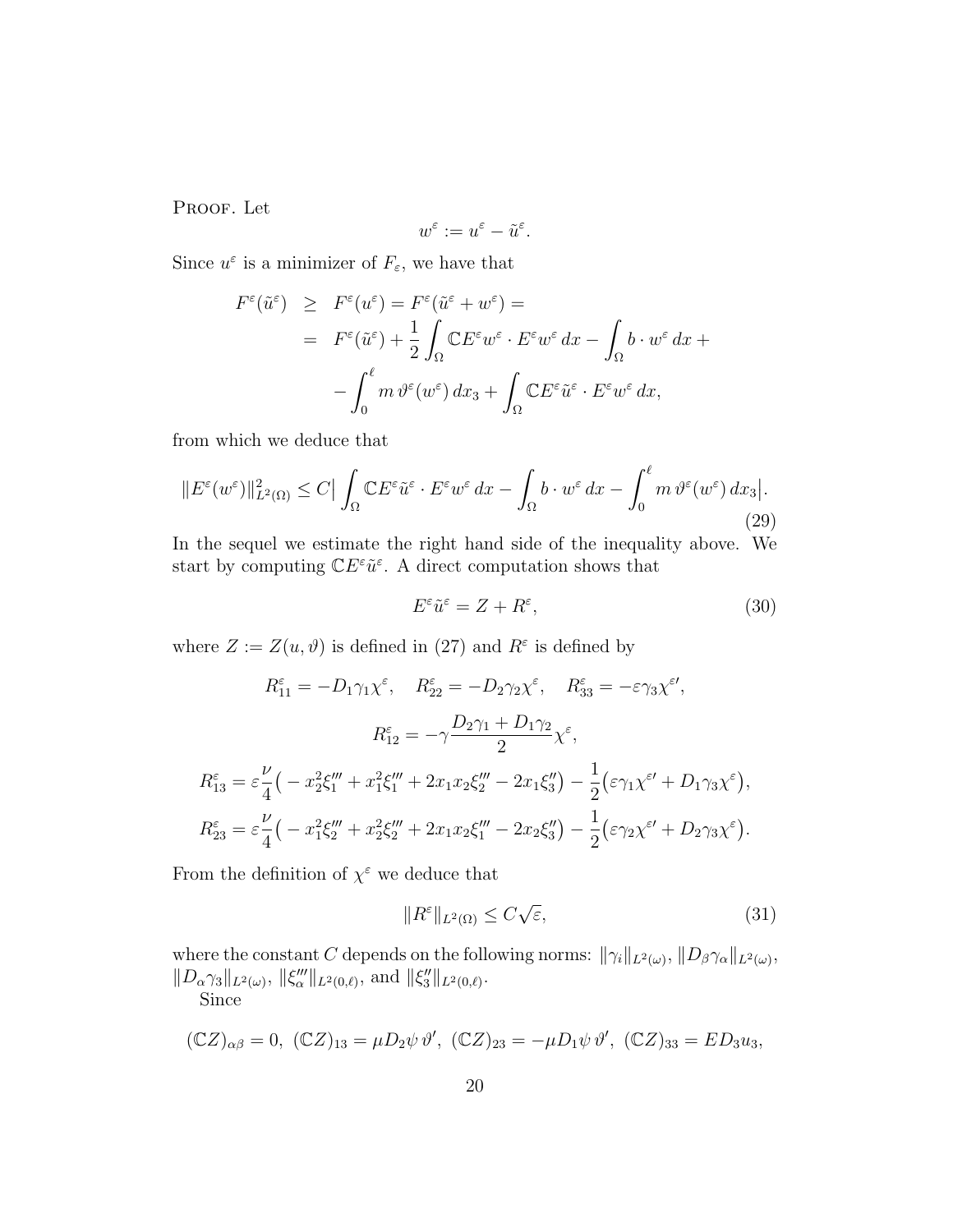we find

$$
\int_{\Omega} \mathbb{C}Z \cdot E^{\varepsilon} w^{\varepsilon} dx = \int_{\Omega} \mu D_2 \psi \, \vartheta' \frac{D_3 w_1^{\varepsilon} + D_1 w_3^{\varepsilon}}{\varepsilon} - \mu D_1 \psi \, \vartheta' \frac{D_3 w_2^{\varepsilon} + D_2 w_3^{\varepsilon}}{\varepsilon} + \n+ ED_3 u_3 D_3 w_3^{\varepsilon} dx \n= \int_{\Omega} \frac{\mu \vartheta'}{\varepsilon} \operatorname{curl} \psi \cdot (D_3 \bar{w}^{\varepsilon} + \bar{D} w_3^{\varepsilon}) + ED_3 u_3 D_3 w_3^{\varepsilon} dx \quad (32) \n= \int_{\Omega} \frac{\mu \vartheta'}{\varepsilon} \operatorname{curl} \psi \cdot D_3 \bar{w}^{\varepsilon} + ED_3 u_3 D_3 w_3^{\varepsilon} dx,
$$

where  $\bar{w}^{\varepsilon} := (w_1^{\varepsilon}, w_2^{\varepsilon}), \bar{D} := (D_1, D_2)$ , and where in the last equality we used the divergence theorem and the condition curl  $\psi \cdot n = 0$  on  $\partial \omega$ , see (22).

Substituting (30) in (29) and using (32) we find

$$
||E^{\varepsilon}(w^{\varepsilon})||_{L^{2}(\Omega)}^{2} \le C(I^{\varepsilon} + II^{\varepsilon} + III^{\varepsilon}), \tag{33}
$$

where

$$
I^{\varepsilon} = |\int_{\Omega} \mathbb{C}R^{\varepsilon} \cdot E^{\varepsilon} w^{\varepsilon} dx|,
$$
  
\n
$$
I I^{\varepsilon} = |\int_{\Omega} \frac{\mu \vartheta'}{\varepsilon} \operatorname{curl} \psi \cdot D_3 \overline{w}^{\varepsilon} dx - \int_0^{\ell} m \vartheta^{\varepsilon} (w^{\varepsilon}) dx_3|,
$$
  
\n
$$
I I I^{\varepsilon} = |\int_{\Omega} E D_3 u_3 D_3 w_3^{\varepsilon} - b \cdot w^{\varepsilon} dx|.
$$

From (31) we easily find that

$$
I^{\varepsilon} \le C \|R^{\varepsilon}\|_{L^{2}(\Omega)} \|E^{\varepsilon}w^{\varepsilon}\|_{L^{2}(\Omega)} \le C\sqrt{\varepsilon} \|E^{\varepsilon}w^{\varepsilon}\|_{L^{2}(\Omega)}.
$$
 (34)

Concerning the second term in (33) we have

$$
II^{\varepsilon} = \Big| \int_{\Omega} \frac{\mu \vartheta'}{\varepsilon} \operatorname{curl} \psi \cdot D_{3}(\varepsilon \vartheta^{\varepsilon} (w^{\varepsilon}) \operatorname{curl} \psi) dx - \int_{0}^{\ell} m \vartheta^{\varepsilon} (w^{\varepsilon}) dx_{3} +
$$
  
+ 
$$
\int_{\Omega} \frac{\mu \vartheta'}{\varepsilon} \operatorname{curl} \psi \cdot D_{3}(\bar{w}^{\varepsilon} - \varepsilon \vartheta^{\varepsilon} (w^{\varepsilon}) \operatorname{curl} \psi) dx \Big|
$$
  
= 
$$
\Big| \int_{\Omega} \mu |D\psi|^{2} \vartheta' \vartheta^{\varepsilon} (w^{\varepsilon})' dx - \int_{0}^{\ell} m \vartheta^{\varepsilon} (w^{\varepsilon}) dx_{3} +
$$
  
+ 
$$
\int_{\Omega} \frac{\mu \vartheta'}{\varepsilon} \operatorname{curl} \psi \cdot D_{3} [\bar{w}^{\varepsilon} - (\int_{\omega} \bar{w}^{\varepsilon} dx_{1} dx_{2} + \varepsilon x^{R} \vartheta^{\varepsilon} (w^{\varepsilon}))] dx +
$$
  
+ 
$$
\int_{\Omega} \frac{\mu \vartheta'}{\varepsilon} \operatorname{curl} \psi \cdot D_{3} [\int_{\omega} \bar{w}^{\varepsilon} dx_{1} dx_{2} + \varepsilon (x^{R} - \operatorname{curl} \psi) \vartheta^{\varepsilon} (w^{\varepsilon}))] dx \Big|.
$$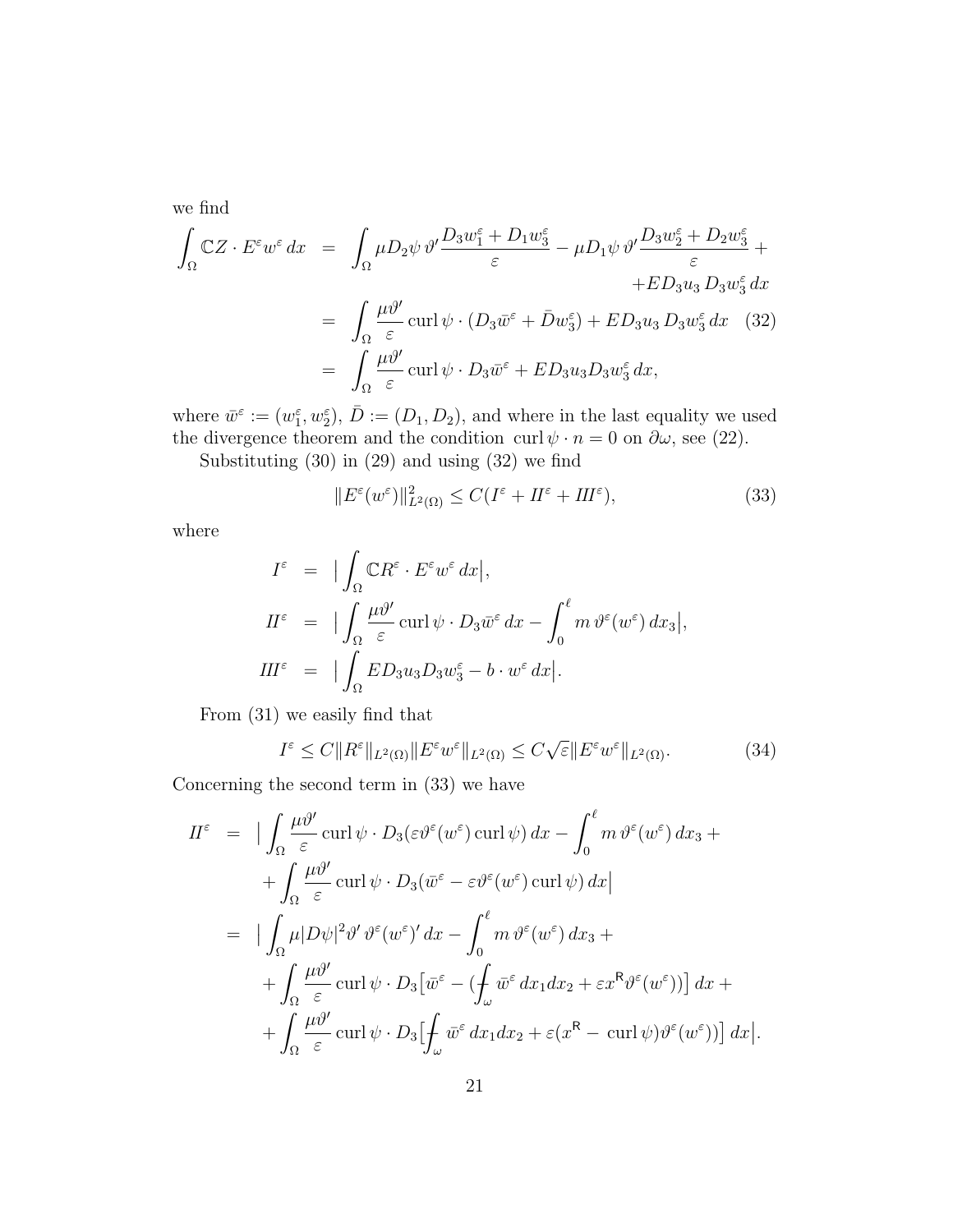The first line of the identity above is equal to zero because  $(u, \vartheta)$  is a minimizer of  $F$  and hence it satisfies the Euler-Lagrange equation

$$
\int_{\Omega} \mu |D\psi|^2 \vartheta' \eta' dx - \int_0^{\ell} m \eta dx_3 = 0 \quad \text{for every } \eta \in H^1_{dn}(\Omega; \mathbb{R}).\tag{35}
$$

The last line is also equal to zero since, by (23), we have

$$
\int_{\omega} \operatorname{curl} \psi \, dx_1 dx_2 = -\int_{\partial \omega} \psi \, t \, ds = -\sum_{h=1}^{I} k_h \int_{\gamma_h} t \, ds = 0,
$$

and, using (20) and the fact that curl  $\psi \cdot n = 0$  on  $\partial \omega$ , we deduce

$$
\int_{\omega} \operatorname{curl} \psi \cdot (x^{\mathsf{R}} - \operatorname{curl} \psi) dx_1 dx_2 = -\int_{\omega} \operatorname{curl} \psi \cdot D\varphi dx_1 dx_2
$$

$$
= -\int_{\partial \omega} \varphi \operatorname{curl} \psi \cdot n ds = 0.
$$

Thus, since  $\bar{w}^{\varepsilon}(x_1, x_2, 0) = 0$  and  $\vartheta^{\varepsilon}(w^{\varepsilon})(0) = 0$ , and since  $\mu \vartheta'(\ell) = 0$  as a consequence of (35), we find

$$
II^{\varepsilon} = \left| \int_{\Omega} \frac{\mu \vartheta'}{\varepsilon} \operatorname{curl} \psi \cdot D_3 \left[ \bar{w}^{\varepsilon} - \left( \int_{\omega} \bar{w}^{\varepsilon} dx_1 dx_2 + \varepsilon x^{\mathsf{R}} \vartheta^{\varepsilon} (w^{\varepsilon}) \right) \right] dx \right|
$$
  
\n
$$
= \left| \int_{\Omega} \frac{\mu \vartheta''}{\varepsilon} \operatorname{curl} \psi \cdot \left[ \bar{w}^{\varepsilon} - \left( \int_{\omega} \bar{w}^{\varepsilon} dx_1 dx_2 + \varepsilon x^{\mathsf{R}} \vartheta^{\varepsilon} (w^{\varepsilon}) \right) \right] dx \right|
$$
  
\n
$$
\leq \left| \int_{\varepsilon} \frac{\mu \vartheta''}{\varepsilon} \right| \left| \vartheta'' \right| \left|_{L^2(0,\ell)} \right| \left| \bar{w}^{\varepsilon} - \left( \int_{\omega} \bar{w}^{\varepsilon} dx_1 dx_2 + \varepsilon x^{\mathsf{R}} \vartheta^{\varepsilon} (w^{\varepsilon}) \right) \right| \left|_{L^2(\Omega)} .
$$

Applying the bi-dimensional Korn inequality

$$
\left\|\bar{w}^{\varepsilon} - (\int_{\omega} \bar{w}^{\varepsilon} dx_1 dx_2 + \varepsilon x^{\mathsf{R}} \vartheta^{\varepsilon}(w^{\varepsilon}))\right\|_{L^2(\omega)} \leq C \|(E w^{\varepsilon})_{\alpha\beta}\|_{L^2(\omega)},
$$

which holds almost everywhere in  $(0, \ell)$ , and, integrating over  $(0, \ell)$ , we find

$$
\left\|\bar{w}^{\varepsilon}-(\int_{\omega}\bar{w}^{\varepsilon}\,dx_1dx_2+\varepsilon x^{\mathsf{R}}\vartheta^{\varepsilon}(w^{\varepsilon}))\right\|_{L^2(\Omega)}\leq C\|(Ew^{\varepsilon})_{\alpha\beta}\|_{L^2(\Omega)}\leq C\varepsilon^2\|E^{\varepsilon}w^{\varepsilon}\|_{L^2(\Omega)}.
$$

Thus,

$$
H^{\varepsilon} \le C\varepsilon \|\vartheta''\|_{L^{2}(0,\ell)} \|E^{\varepsilon}w^{\varepsilon}\|_{L^{2}(\Omega)}.
$$
\n(36)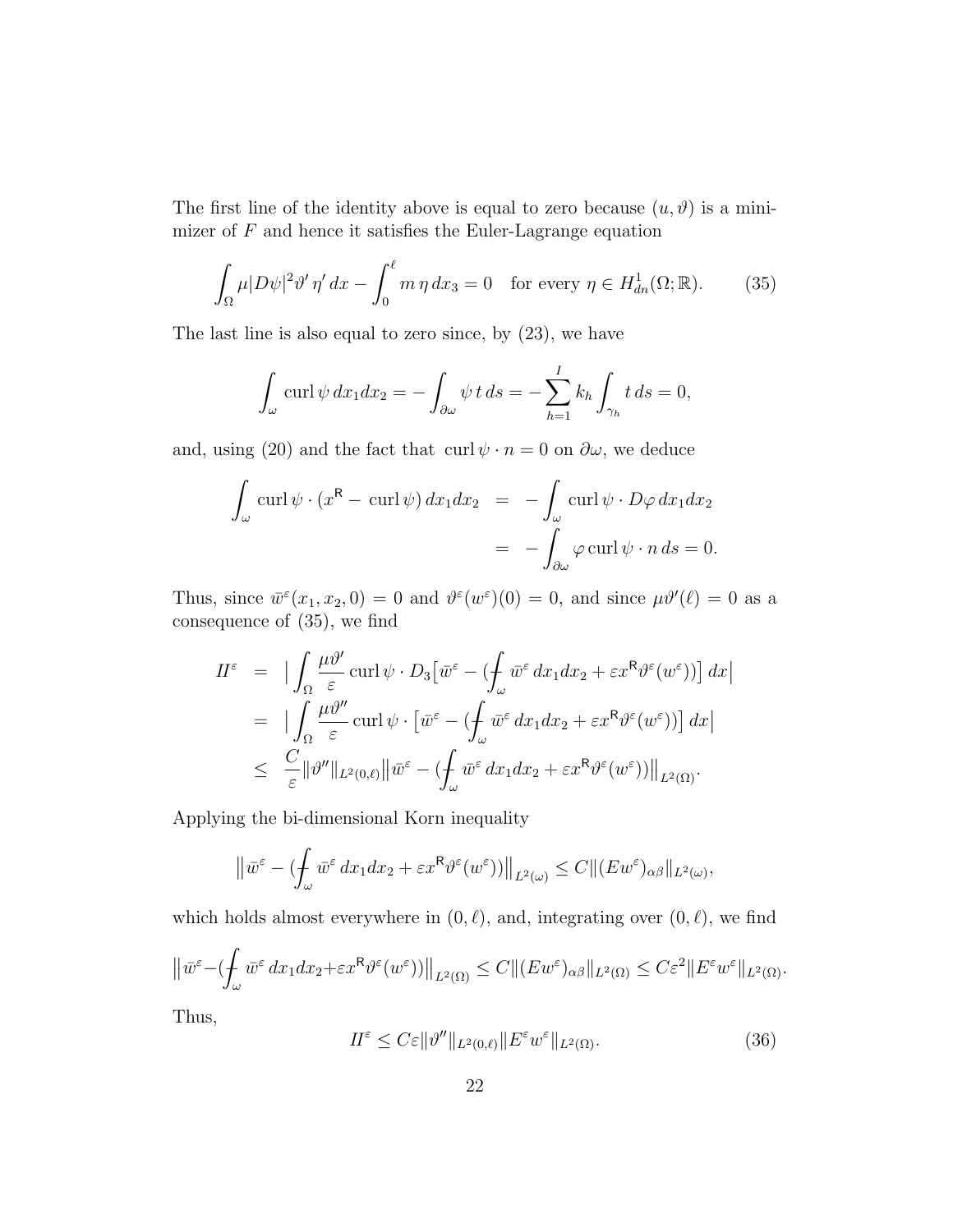Finally, we estimate  $III^{\varepsilon}$ .

Since  $(u, \vartheta)$  is a minimizer of F, we have

$$
\int_{\Omega} ED_3 u_3 D_3 z_3 dx = \int_{\Omega} b \cdot z dx \quad \text{for every } z \in H_{BN}(\Omega; \mathbb{R}^3). \tag{37}
$$

Thus, for any  $z^{\varepsilon} \in H_{BN}(\Omega;\mathbb{R}^3)$ , we may write

$$
III^{\varepsilon} = \left| \int_{\Omega} ED_3 u_3 D_3 (w_3^{\varepsilon} - z_3) - b \cdot (w^{\varepsilon} - z^{\varepsilon}) dx \right|
$$
  
= 
$$
\left| \int_{\Omega} (ED_3 D_3 u_3 + b_3) (w_3^{\varepsilon} - z_3^{\varepsilon}) - b_{\alpha} (w^{\varepsilon} - z^{\varepsilon})_{\alpha} dx \right|.
$$

where we have used here the fact that  $D_3u_3(x_1, x_2, \ell) = 0$  which follows from (37). We now take for  $z^{\varepsilon}$  the projection of  $w^{\varepsilon}$  on the Bernoulli-Navier space, that is

$$
z_{\alpha}^{\varepsilon} = \int_{\omega} w_{\alpha}^{\varepsilon} dx_1 dx_2, \quad z_3^{\varepsilon} = \int_{\omega} w_3^{\varepsilon} dx_1 dx_2 - x_{\alpha} z_{\alpha}^{\varepsilon}.
$$

With this choice, using Poincaré inequality, we have

$$
||w_{\alpha}^{\varepsilon} - z_{\alpha}^{\varepsilon}||_{L^{2}(\omega)} \leq C||D_{\beta}w_{\alpha}^{\varepsilon}||_{L^{2}(\omega)} \leq C\varepsilon^{2}||H^{\varepsilon}w^{\varepsilon}||_{L^{2}(\omega)}
$$

and, integrating over  $(0, \ell)$  and using Korn inequality, we deduce

$$
||w_{\alpha}^{\varepsilon} - z_{\alpha}^{\varepsilon}||_{L^{2}(\Omega)} \leq C\varepsilon^{2}||H^{\varepsilon}w^{\varepsilon}||_{L^{2}(\Omega)} \leq C\varepsilon||E^{\varepsilon}w^{\varepsilon}||_{L^{2}(\Omega)}.
$$

To estimate  $w_3^{\varepsilon} - z_3^{\varepsilon}$  we shall use a partial Korn inequality, see Theorem 7.2 and Theorem 8.1 of [11], which implies that

$$
\|w_3^{\varepsilon} - z_3^{\varepsilon}\|_{(H^1(0,\ell;L^2(\omega)))'}^2 \leq C \big( \| (Ew^{\varepsilon})_{\alpha\beta} \|_{L^2(\Omega)}^2 + \| (Ew^{\varepsilon})_{\alpha 3} \|_{L^2(\Omega)}^2 + \varepsilon^3 \| (E^{\varepsilon}w^{\varepsilon}) \|_{L^2(\Omega)}^2 \big)
$$
  

$$
\leq C(\varepsilon^4 + \varepsilon^2 + \varepsilon^3) \| (E^{\varepsilon}w^{\varepsilon}) \|_{L^2(\Omega)}^2
$$
  

$$
\leq C\varepsilon^2 \| (E^{\varepsilon}w^{\varepsilon}) \|_{L^2(\Omega)}^2.
$$

Hence

$$
III^{\varepsilon} \leq C\varepsilon \big( \|ED_3D_3u_3+b_3\|_{H^1(0,\ell;L^2(\omega))}+ \|b\|_{L^2(\Omega)} \big) \|(E^{\varepsilon}w^{\varepsilon})\|_{L^2(\Omega)},
$$

where  $||ED_3D_3u_3 + b_3||_{H^1(0,\ell;L^2(\omega))}$  is finite by (28) and assumption (H). From (33), (34), (36), and the last inequality we obtain the claim of the Theorem.  $\Box$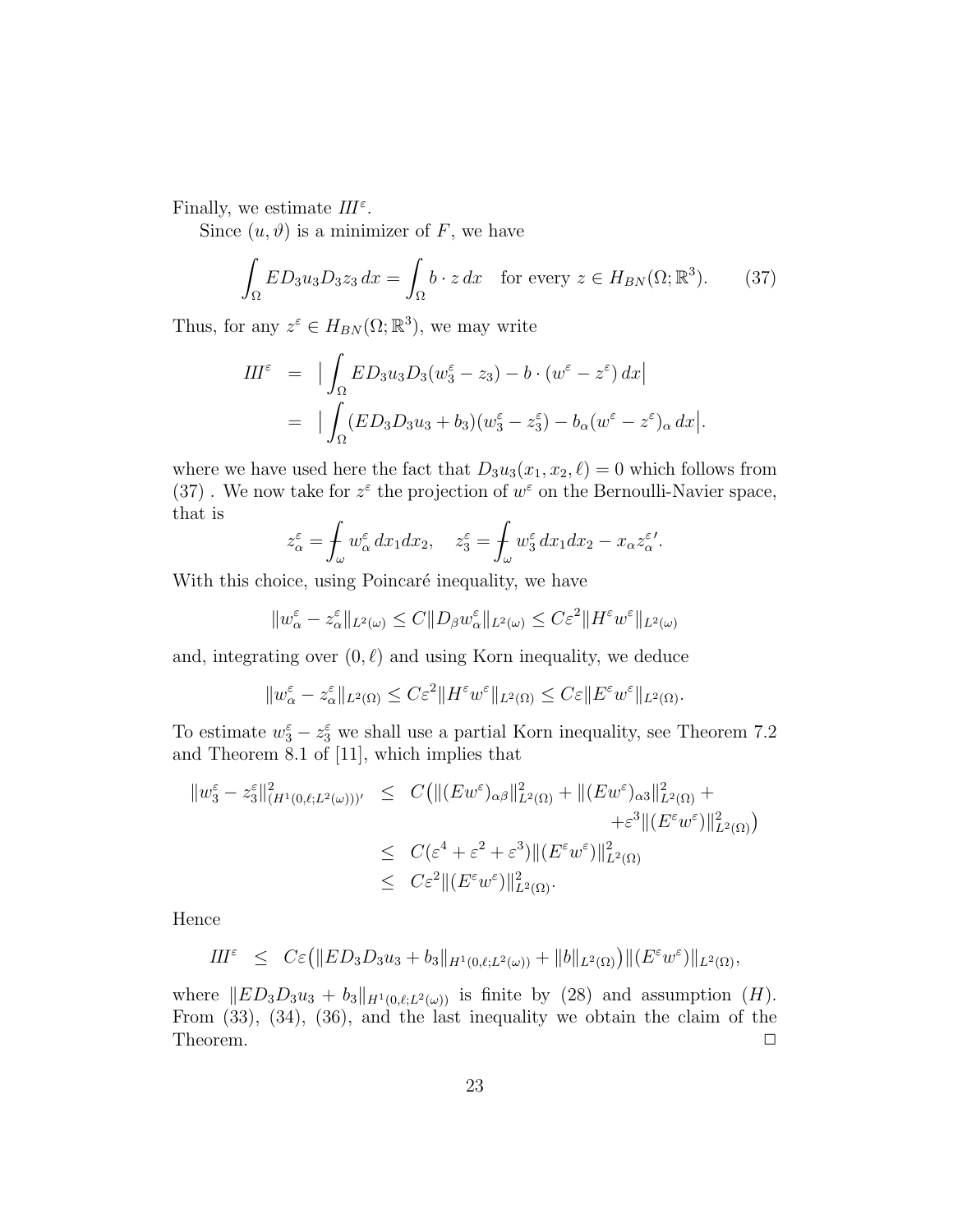REMARK. The rate of convergence  $\sqrt{\varepsilon}$  appearing in Theorem 5.1 comes to the estimate of  $I^{\varepsilon}$ , and it is due to a boundary layer of width  $\varepsilon$  in which the boundary condition are accomodated. For an unconstrained beam we would boundary condition are accomodated. For an unconstrained beam<br>obtain, with the same proof, an estimate of order  $\varepsilon$  instead of  $\sqrt{\varepsilon}$ .

Corollary 5.1 Under the same notation and assumptions of Theorem 5.1, there exists a constant C, independent of  $\varepsilon$ , such that

$$
||u^{\varepsilon} - u||_{H^1(\Omega)} \le C\sqrt{\varepsilon}.
$$

PROOF. By Korn inequality, for any  $\varepsilon \in (0,1]$ , we have

$$
||u^{\varepsilon}-\tilde{u}^{\varepsilon}||_{H^{1}(\Omega)} \leq K||E(u^{\varepsilon}-\tilde{u}^{\varepsilon})||_{L^{2}(\Omega)} \leq K||E^{\varepsilon}(u^{\varepsilon}-\tilde{u}^{\varepsilon})||_{L^{2}(\Omega)} \leq C\sqrt{\varepsilon},
$$

and the claim follows from the definition of  $\tilde{u}^{\varepsilon}$ .  $\Box$ 

Acknowledgements. The work of L.F. and F.M. has been supported by the INDAM/GNAMPA research project 2009: "Problemi di giunzione in multistrutture". The work of R.P. has been supported by Regione Autonoma della Sardegna under the project: "Modellazione Multiscala della Meccanica dei Materiali".

# References

- [1] G. Anzellotti, S. Baldo, and D. Percivale. Dimension reduction in variational problems, asymptotic development in Γ-convergence and thin structures in elasticity. Asymptotic Anal., 9(1):61–100, 1994.
- [2] P. G. Ciarlet and P. Destuynder. A justification of the two-dimensional linear plate model. *J. Mécanique*,  $18(2):315-344, 1979$ .
- [3] L. Freddi, A. Londero, and R. Paroni. A simple variational derivation of slender rods theory. In Applied and industrial mathematics in Italy II, volume 75 of Ser. Adv. Math. Appl. Sci., pages 363–374. World Sci. Publ., Hackensack, NJ, 2007.
- [4] L. Freddi, A. Morassi, and R. Paroni. Thin-walled beams: the case of the rectangular cross-section. J. Elasticity,  $76(1):45-66$  (2005), 2004.
- [5] L. Freddi, A. Morassi, and R. Paroni. Thin-walled beams: a derivation of Vlassov theory via Γ-convergence. J. Elasticity, 86(3):263–296, 2007.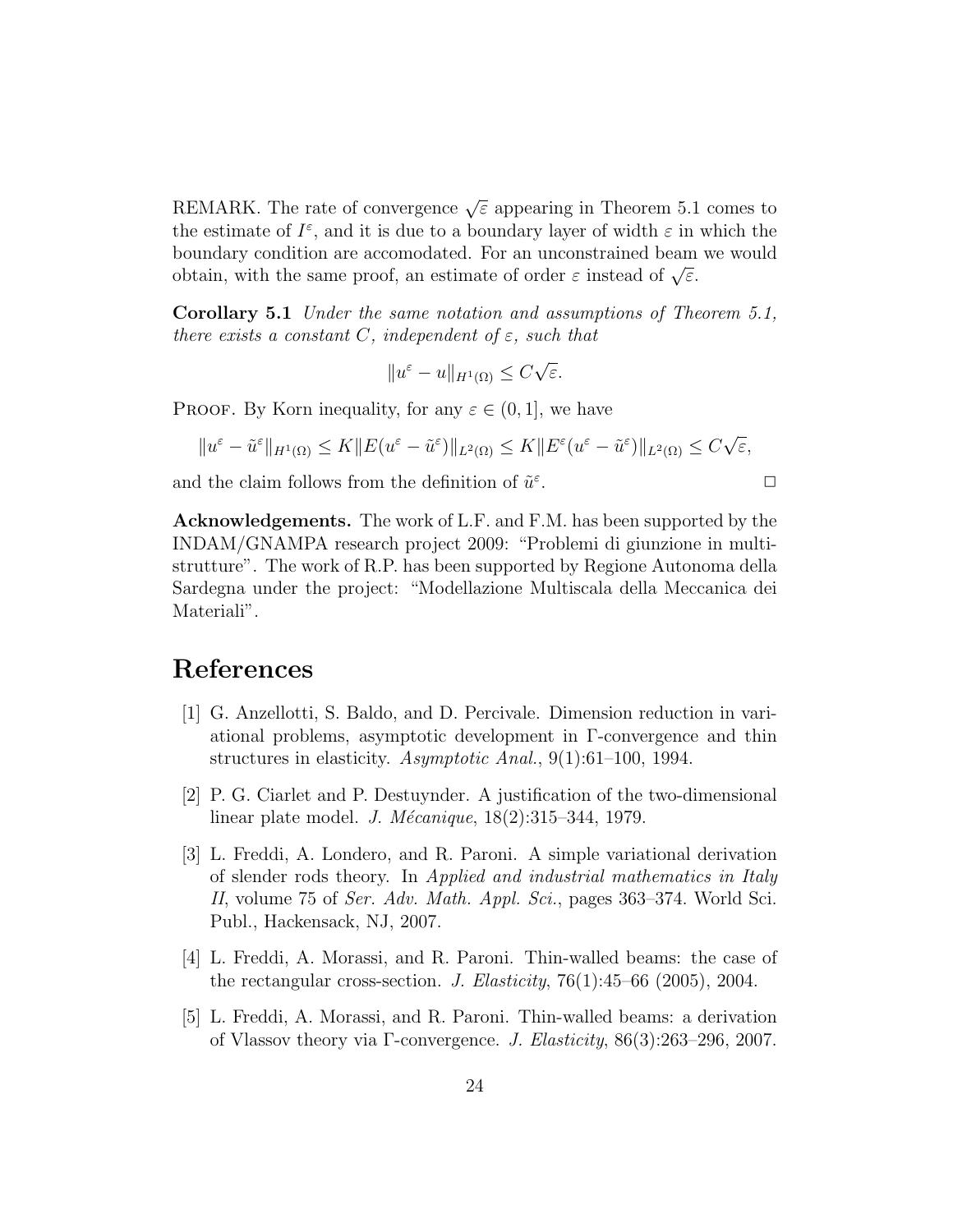- [6] L. Freddi, F. Murat, and R. Paroni. Anisotropic inhomogeneous rectangular thin-walled beams. SIAM J. Math. Anal., 40(5):1923–1951, 2008/09.
- [7] V. Girault and P.-A. Raviart. Finite element methods for Navier-Stokes equations, volume 5 of Springer Series in Computational Mathematics. Springer-Verlag, Berlin, 1986. Theory and algorithms.
- [8] H. Irago and J. M. Viaño. Error estimation in the Bernoulli-Navier model for elastic rods. Asymptot. Anal., 21(1):71–87, 1999.
- [9] H. Le Dret. *Problèmes variationnels dans les multi-domaines*, volume 19 of Recherches en Mathématiques Appliquées [Research in Applied Mathematics). Masson, Paris, 1991. Modélisation des jonctions et applications. [Modeling of junctions and applications].
- [10] H. Le Dret. Convergence of displacements and stresses in linearly elastic slender rods as the thickness goes to zero. Asymptotic Anal., 10(4):367– 402, 1995.
- [11] R. Monneau, F. Murat, and A. Sili. A partial Korn's inequality and error estimates for the 3d-1d dimension reduction in anisotropic heterogeneous linearized elasticity. To appear.
- [12] M. G. Mora and S. M¨uller. Derivation of the nonlinear bending-torsion theory for inextensible rods by Γ-convergence. Calc. Var. Partial Differential Equations, 18(3):287–305, 2003.
- [13] M. G. Mora and S. Müller. A nonlinear model for inextensible rods as a low energy Γ-limit of three-dimensional nonlinear elasticity. Ann. Inst. H. Poincaré Anal. Non Linéaire,  $21(3):271-293$ , 2004.
- [14] F. Murat and A. Sili. Comportement asymptotique des solutions du système de l'élasticité linéarisée anisotrope hétérogène dans des cylindres minces. C. R. Acad. Sci. Paris Sér. I Math., 328(2):179–184, 1999.
- [15] F. Murat and A. Sili. Effets non locaux dans le passage 3d–1d en  $\acute{e}$ lasticité linéarisée anisotrope hétérogène. C. R. Acad. Sci. Paris Sér. I Math., 330(8):745–750, 2000.